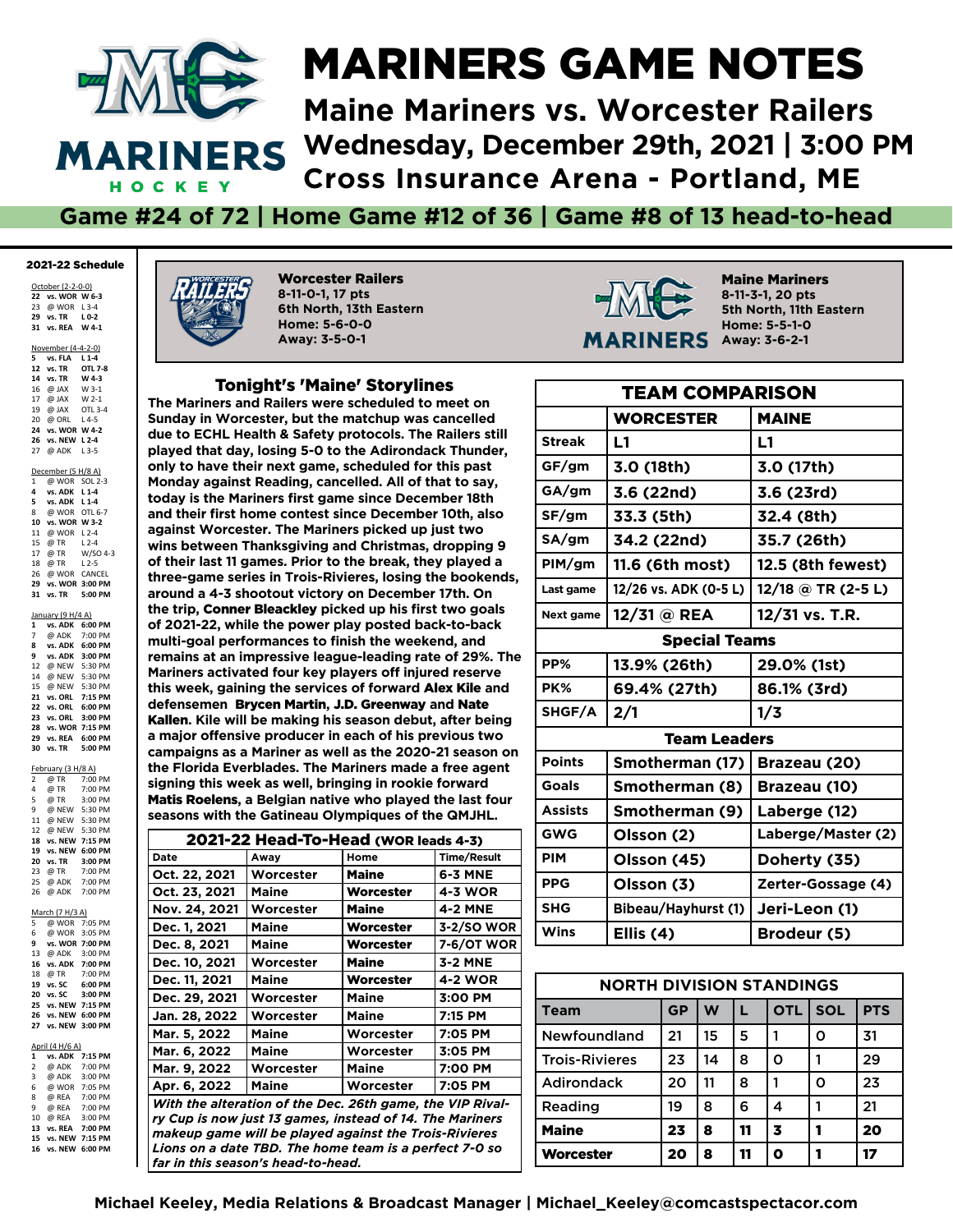# **TALE:** Totals, Averages, Highs & Lows

| <b>Totals &amp; Averages</b> |              |            |            |  |  |  |  |  |  |
|------------------------------|--------------|------------|------------|--|--|--|--|--|--|
|                              | Overall (23) | Home (11)  | Away (12)  |  |  |  |  |  |  |
| <b>Goals For</b>             | 69 (3.0)     | 33 (3.0)   | 36 (3.0)   |  |  |  |  |  |  |
| <b>Goals Against</b>         | 83 (3.6)     | 37 (3.4)   | 46 (3.8)   |  |  |  |  |  |  |
| <b>Shots For</b>             | 745 (32.4)   | 377 (34.3) | 368 (30.7) |  |  |  |  |  |  |
| <b>Shots Against</b>         | 822 (35.7)   | 389(35.4)  | 433 (36.1) |  |  |  |  |  |  |
| <b>Penalty Mins</b>          | 288 (12.5)   | 127 (11.5) | 161 (13.4) |  |  |  |  |  |  |
| <b>PP Goals</b>              | 20 (.9)      | 11 (1.0)   | 9(0.8)     |  |  |  |  |  |  |
| <b>PP Attempts</b>           | 69 (3.0)     | 34 (3.1)   | 35 (2.9)   |  |  |  |  |  |  |

| Longest Streaks (current streak in <i>italics</i> , *indicates multiple instances) |                                |                  |                    |  |  |  |  |
|------------------------------------------------------------------------------------|--------------------------------|------------------|--------------------|--|--|--|--|
|                                                                                    | Overall                        | Home             | Away               |  |  |  |  |
| Win                                                                                | $3(11/14-11/17)$               | 1*               | $2(11/16-11/17)$   |  |  |  |  |
| Point                                                                              | $5(11/12-11/19)$               | $3(11/12-11/24)$ | $ 3(11/16-11/19) $ |  |  |  |  |
| Lose                                                                               | $6(11/26-12/8)$                | $3(11/26-12/5)$  | 7 (11/19-12/15)    |  |  |  |  |
| No point                                                                           | 2 (10/23-10/29) 3 (11/26-12/5) |                  | 2 (11/20-11/27)    |  |  |  |  |

|                      | Highs & Lows - Team (*indicates multiple instances - most recent listed) |                             |                                                           |                           |  |  |  |  |
|----------------------|--------------------------------------------------------------------------|-----------------------------|-----------------------------------------------------------|---------------------------|--|--|--|--|
|                      | <b>Season High</b>                                                       | <b>Season Low</b>           | <b>Period High</b>                                        | Period Low (not inc. OT)  |  |  |  |  |
| <b>Goals For</b>     | $7(11/12 \text{ vs. TR})$                                                | $O(10/29 \text{ vs. TR})$   | $3^*$ (11/12 vs. TR - 2nd)                                | $\mathbf 0$               |  |  |  |  |
| <b>Goals Against</b> | $8(11/12 \text{ vs. TR})$                                                | $1(10/31 \text{ vs. } REA)$ | $5(11/12 \text{ vs. TR } -1st)$                           | o                         |  |  |  |  |
| <b>Shots For</b>     | 45 (10/23 @ WOR)                                                         | <b>20</b> (11/17 $@$ JAX)   | $22(12/1@WOR - 3rd)$                                      | 1* $(12/11)$ @ WOR - 3rd) |  |  |  |  |
| <b>Shots Against</b> | <b>54</b> (10/22 vs. WOR)                                                | 25 (10/29 vs. TR)           | <b>26</b> (10/22 vs. WOR - 1st) $ 4 (11/16)$ a JAX - 3rd) |                           |  |  |  |  |
| <b>Penalty Mins</b>  | 48 (12/18 $@$ TR)                                                        | <b>O</b> (11/20 $@$ ORL)    |                                                           |                           |  |  |  |  |
| <b>PP Goals</b>      | 4 $(11/12 \text{ vs. TR})$                                               | O                           | $2^*$ (11/12 vs. TR - 2nd)                                | $\mathbf 0$               |  |  |  |  |
| <b>PP Attempts</b>   | 6 (12/18 $@$ TR)                                                         | 1 (11/16 $\circ$ JAX)       | $3^*$ (10/23 @ WOR - 3rd)                                 | $\mathbf o$               |  |  |  |  |

|                | <b>Individual Highs</b> |               |                    |                     |  |  |  |  |  |
|----------------|-------------------------|---------------|--------------------|---------------------|--|--|--|--|--|
|                | In a Game               | When          | In a Period        | When                |  |  |  |  |  |
| <b>Points</b>  | 6 (Zerter-Gossage)      | 11/12 vs. TR  |                    |                     |  |  |  |  |  |
| <b>Goals</b>   | 5 (Zerter-Gossage)      | 11/12 vs. TR  | 3 (Zerter-Gossage) | 11/12 vs. TR - 2nd  |  |  |  |  |  |
| <b>Assists</b> | 4 (Brazeau)             | 11/12 vs. TR  |                    |                     |  |  |  |  |  |
| $+/-$          | +3 (Master)             | 10/22 vs. WOR |                    |                     |  |  |  |  |  |
| <b>PIM</b>     | 26 (Clarke)             | 12/18 $@$ TR  |                    |                     |  |  |  |  |  |
| <b>PPG</b>     | 3 (Zerter-Gossage)      | 11/12 vs. TR  |                    |                     |  |  |  |  |  |
| <b>SHG</b>     | 1 (Jeri-Leon)           | 12/8 @ WOR    | 1 (Jeri-Leon)      | $12/8$ @ WOR - 2nd  |  |  |  |  |  |
| <b>Saves</b>   | 51 (Brodeur)            | 10/22 vs. WOR | 25 (Brodeur)       | 10/22 vs. WOR - 1st |  |  |  |  |  |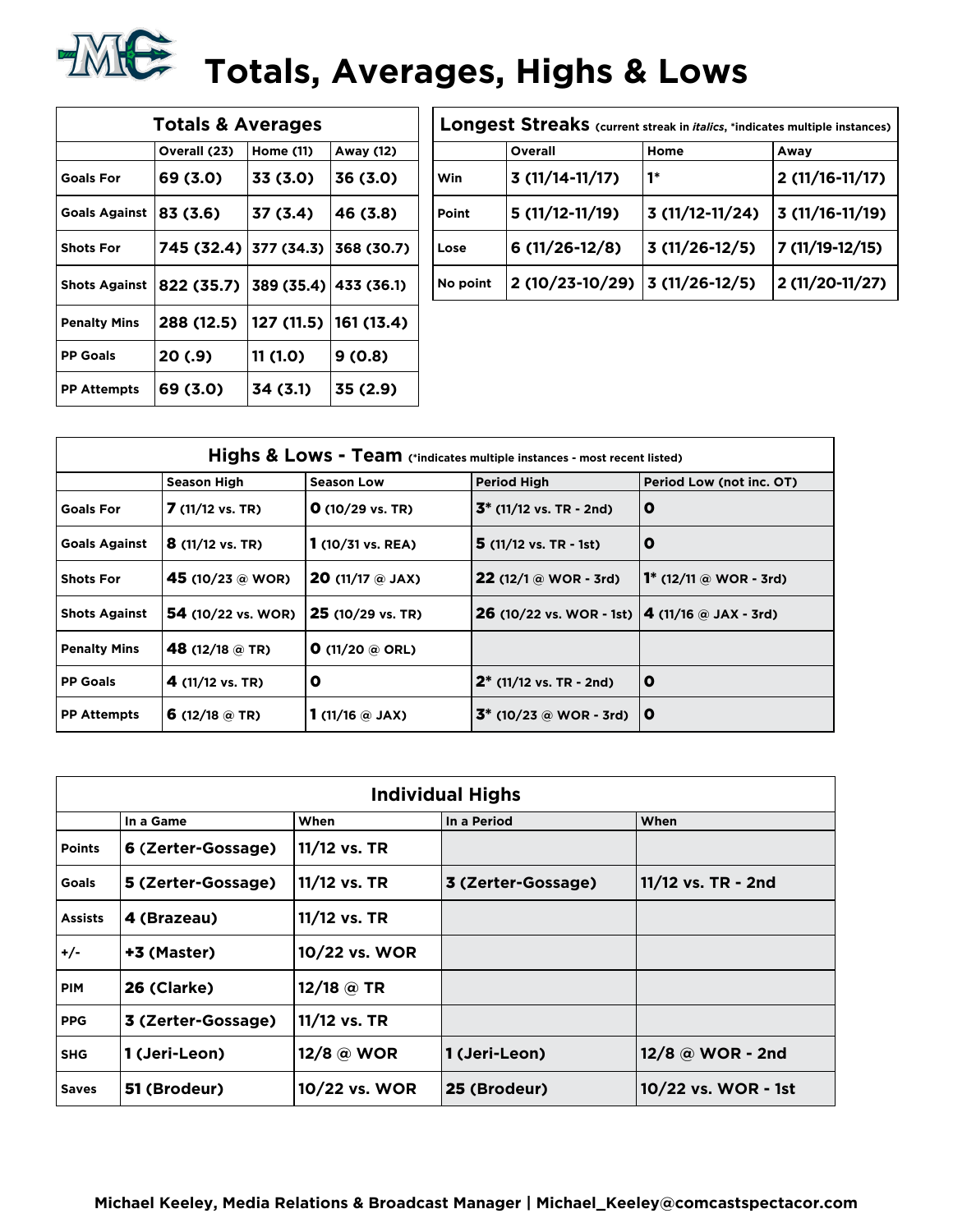

#### **Situational Records**

| <b>Situation</b>              | <b>Overall</b>   | Home            | Away            | <b>Last Time</b>           |
|-------------------------------|------------------|-----------------|-----------------|----------------------------|
| <b>Extra Time</b>             | $1 - 3 - 1$      | $O-1-O$         | $1 - 2 - 1$     | 12/17/21 @ TR (4-3 W/SO)   |
| Overtime (3 on 3)             | $0 - 3$          | $O-1$           | $0 - 2$         | 12/8/21 @ WOR (6-7 OTL)    |
| <b>Shootout</b>               | $1 - 1$          |                 | $1 - 1$         | $12/17/21 @ TR (4-3 W/SO)$ |
|                               |                  |                 |                 |                            |
| <b>Scoring First</b>          | $5 - 4 - 0 - 1$  | $4 - 2 - 0 - 0$ | $1 - 2 - 0 - 1$ | $12/18/21$ @ TR (2-5 L)    |
| <b>Opponent Scores First</b>  | $3 - 7 - 3 - 0$  | $1 - 3 - 1 - 0$ | $2 - 4 - 2 - 0$ | $12/15/21$ @ TR (2-4 L)    |
|                               |                  |                 |                 |                            |
| <b>Outshooting opponent</b>   | $4 - 4 - 0 - 1$  | $4 - 2 - 0 - 0$ | $0 - 2 - 0 - 1$ | 12/10/21 vs. WOR (3-2 W)   |
| <b>Outshot by opponent</b>    | $3 - 7 - 3 - 0$  | $1 - 3 - 1 - 0$ | $2 - 4 - 2 - 0$ | 12/18/21 @ TR (2-5 L)      |
| Equal # of shots              | $1 - 0 - 0 - 0$  |                 | $1 - 0 - 0 - 0$ | 12/17/21 @ TR (4-3 W/SO)   |
|                               |                  |                 |                 |                            |
| <b>Scoring at least 1 PPG</b> | $6 - 3 - 3 - 0$  | $4 - 0 - 1 - 0$ | $2 - 3 - 2 - 0$ | 12/18/21 @ TR              |
| <b>Score 1 PPG</b>            | $2 - 2 - 2 - 0$  | $1 - 0 - 0 - 0$ | $1 - 2 - 2 - 0$ | 12/11/21 @ WOR             |
| <b>Score 2 PPG</b>            | $4 - 1 - 0 - 0$  | $3 - 0 - 0 - 0$ | $1 - 1 - 0 - 0$ | $12/18/21$ @ TR            |
| <b>Score 3 PPG</b>            |                  |                 |                 | 1/14/20 vs. WOR            |
| <b>Score 4 PPG</b>            | $0 - 0 - 1 - 0$  | $0 - 0 - 1 - 0$ |                 | 11/12/21 vs. TR            |
| <b>No PPG</b>                 | $2 - 8 - 0 - 1$  | $1 - 5 - 0 - 0$ | $1 - 3 - 0 - 1$ | $12/15/21$ @ TR            |
| Allowing at least 1 PPG       | $2 - 3 - 2 - 0$  | $1 - 1 - 1 - 0$ | $1 - 2 - 1 - 0$ | 12/18/21 @ TR              |
| <b>Allow 1 PPG</b>            | $2 - 3 - 0 - 0$  | $1 - 1 - 0 - 0$ | $1 - 2 - 0 - 0$ | 12/18/21 @ TR              |
| <b>Allow 2 PPG</b>            | $0 - 0 - 1 - 0$  |                 | $0 - 0 - 1 - 0$ | 11/19/21 @ JAX             |
| <b>Allow 3 PPG</b>            | $0 - 0 - 1 - 0$  | $0 - 0 - 1 - 0$ |                 | 11/12/21 vs. TR            |
| No PPG allowed                | $6 - 8 - 1 - 1$  | $4 - 4 - 0 - 0$ | $2 - 4 - 1 - 1$ | 12/15/21 @ TR              |
| More PP than opponent         | $4 - 4 - 1 - 0$  | $4 - 1 - 0 - 0$ | $0 - 3 - 1 - 0$ | 12/15/21 @ TR              |
| Fewer PP than opponent        | $4 - 4 - 1 - 1$  | $1 - 2 - 1 - 0$ | $3 - 2 - 0 - 1$ | 12/17/21 @ TR              |
| Equal PP as opponent          | $0 - 3 - 1 - 0$  | $0 - 2 - 0 - 0$ | $0 - 1 - 1 - 0$ | 12/18/21 @ TR              |
|                               |                  |                 |                 |                            |
| vs. Eastern Conf              | $8 - 11 - 3 - 1$ | $5 - 5 - 1 - 0$ | $3 - 6 - 2 - 1$ | 12/18/21 @ TR              |
| vs. Western Conf              |                  |                 |                 | 2/28/20 @ WHE              |
| vs. North Div                 | $6 - 9 - 2 - 1$  | $5 - 4 - 1 - 0$ | $1 - 5 - 1 - 1$ | 12/18/21 @ TR              |
| vs. South Div                 | $2 - 2 - 1 - 0$  | $0 - 1 - 0 - 0$ | $2 - 1 - 1 - 0$ | 11/20/21 @ ORL             |
| vs. Central Div               |                  |                 |                 | 2/28/20 @ WHE              |
| vs. Mountain Div              |                  |                 |                 | 3/2/19 @ UTA               |
| vs. TR (16 gm)                | $2 - 3 - 1 - 0$  | $1 - 1 - 1 - 0$ | $1 - 2 - 0 - 0$ | 12/18/21 (A) 2-5 L         |
| vs. WOR (13 gm)               | $3 - 2 - 1 - 1$  | $3 - 0 - 0 - 0$ | $0 - 2 - 1 - 1$ | 12/11/21 (A) 2-4 L         |
| vs. ADK (14 gm)               | $0 - 3 - 0 - 0$  | $0 - 2 - 0 - 0$ | $0 - 1 - 0 - 0$ | 12/5/21 (H) 1-4 L          |
| vs. NFL (13 gm)               | $0 - 1 - 0 - 0$  | $0 - 1 - 0 - 0$ |                 | 11/26/21 (H) 2-4 L         |
| vs. REA (6 gm)                | $1 - 0 - 0 - 0$  | $1 - 0 - 0 - 0$ |                 | 10/31/21 (H) 4-1 W         |
|                               |                  |                 |                 |                            |
| One goal games                | $3 - 2 - 3 - 1$  | $2 - 0 - 1 - 0$ | $1 - 2 - 2 - 1$ | 12/17/21 @ TR (4-3 W/SO)   |
| Two goal games                | $2 - 5 - 0 - 0$  | $1 - 2 - 0 - 0$ | $1 - 3 - 0 - 0$ | 12/15/21 @ TR (2-4 L)      |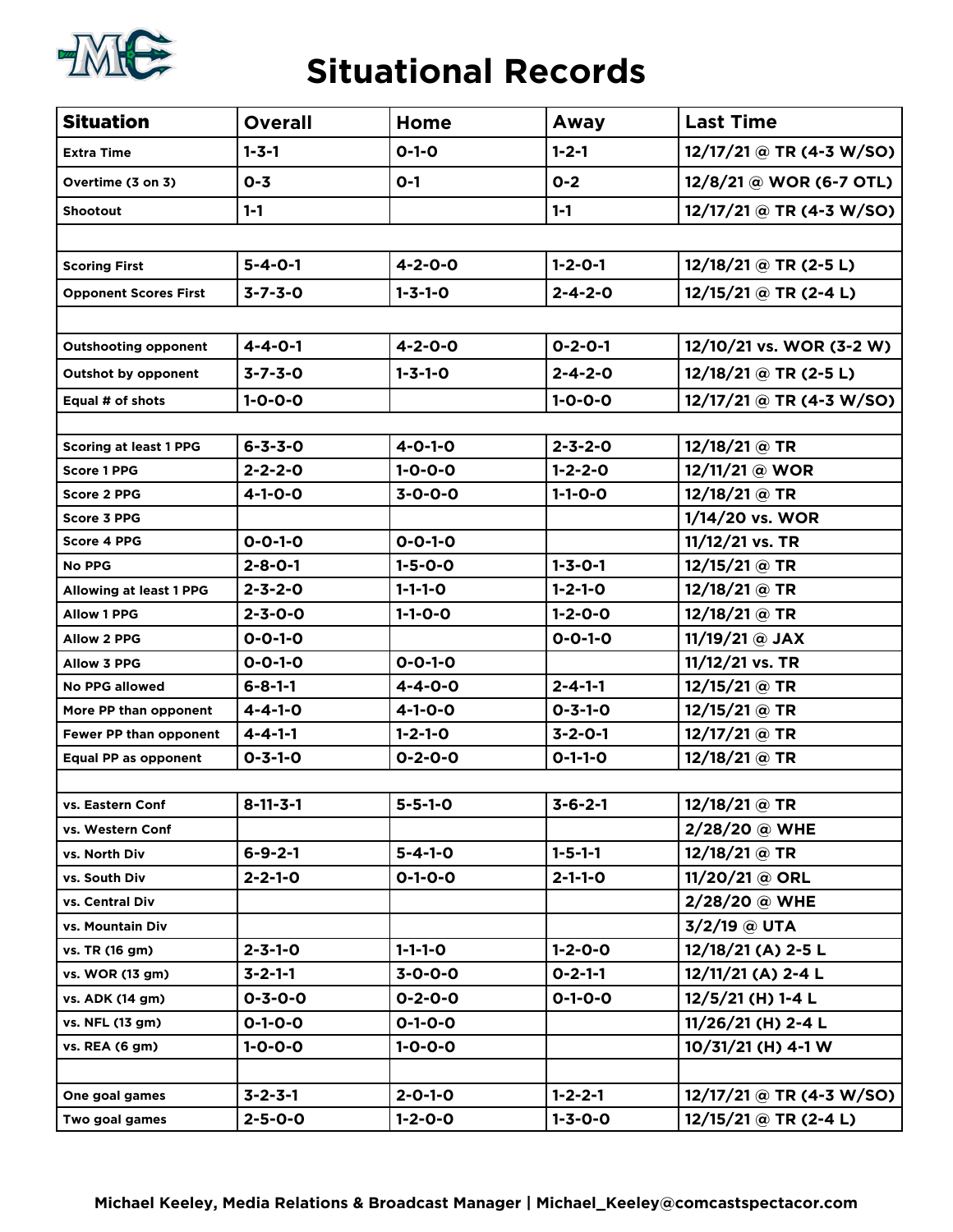

## **Situational Records (cont'd)**

| <b>Situation</b>        | <b>Overall</b>  | Home            | Away            | <b>Last time</b>          |
|-------------------------|-----------------|-----------------|-----------------|---------------------------|
| Sunday                  | $2 - 1 - 0 - 0$ | $2 - 1 - 0 - 0$ |                 |                           |
| Monday                  |                 |                 |                 |                           |
| <b>Tuesday</b>          | $1 - 0 - 0 - 0$ |                 | $1 - 0 - 0 - 0$ |                           |
| Wednesday               | $2 - 1 - 1 - 1$ | $1 - 0 - 0 - 0$ | $1 - 1 - 1 - 1$ |                           |
| <b>Thursday</b>         |                 |                 |                 |                           |
| <b>Friday</b>           | $3 - 3 - 2 - 0$ | $2 - 3 - 1 - 0$ | $1 - 0 - 1 - 0$ |                           |
| Saturday                | $0 - 6 - 0 - 0$ | $0 - 1 - 0 - 0$ | $0 - 5 - 0 - 0$ |                           |
|                         |                 |                 |                 |                           |
| Following a win         | $2 - 5 - 1 - 0$ | $0 - 2 - 0 - 0$ | $2 - 3 - 1 - 0$ |                           |
| <b>Following a loss</b> | $5 - 6 - 2 - 1$ | $4 - 3 - 1 - 0$ | $1 - 3 - 1 - 1$ |                           |
|                         |                 |                 |                 |                           |
| 1st game of consec.     | $4 - 2 - 1 - 0$ | $2 - 2 - 0 - 0$ | $2 - 0 - 1 - 0$ |                           |
| Played previous night   | $1 - 6 - 0 - 0$ | $0 - 1 - 0 - 0$ | $1 - 5 - 0 - 0$ |                           |
| 3rd game in a row       |                 |                 |                 |                           |
| <b>Stand-alone game</b> | $3 - 3 - 2 - 1$ | $3 - 2 - 1 - 0$ | $0 - 1 - 1 - 1$ |                           |
|                         |                 |                 |                 |                           |
| <b>Scoring 0 goals</b>  | $0 - 1 - 0 - 0$ | $0 - 1 - 0 - 0$ |                 | 10/29/21 vs. TR (0-2 L)   |
| <b>Scoring 1</b>        | $0 - 3 - 0 - 0$ | $0 - 2 - 0 - 0$ |                 | 12/5/21 vs. ADK (1-4 L)   |
| <b>Scoring 2</b>        | $1 - 4 - 0 - 1$ | $0 - 1 - 0 - 0$ | $1 - 3 - 0 - 1$ | $12/18/21$ @ TR (2-5 L)   |
| <b>Scoring 3</b>        | $2 - 2 - 1 - 0$ | $1 - 0 - 0 - 0$ | $1 - 2 - 1 - 0$ | 12/10/21 vs. WOR (3-2 W)  |
| <b>Scoring 4</b>        | $4 - 1 - 0 - 0$ | $3 - 0 - 0 - 0$ | $1 - 1 - 0 - 0$ | 12/17/21 @ TR (4-3 W/SO)  |
| <b>Scoring 5</b>        |                 |                 |                 | 2/19/20 @ NFL (5-2 W)     |
| <b>Scoring 6</b>        | $1 - 0 - 1 - 0$ | $1 - 0 - 0 - 0$ | $0 - 0 - 1 - 0$ | 12/8/21 @ WOR (6-7 OTL)   |
| <b>Scoring 7</b>        | $0 - 0 - 1 - 0$ | $0 - 0 - 1 - 0$ |                 | 11/12/21 vs. TR (7-8 OTL) |
| <b>Scoring 8</b>        |                 |                 |                 | 1/24/20 vs. WOR (8-1 W)   |
| <b>Scoring 9</b>        |                 |                 |                 |                           |
| Scored 10+              |                 |                 |                 |                           |
|                         |                 |                 |                 |                           |
| Allowing 0 goals        |                 |                 |                 | $1/25/20$ @ ADK (3-0 W)   |
| <b>Allowing 1</b>       | $3 - 0 - 0 - 0$ | $1 - 0 - 0 - 0$ | $2 - 0 - 0 - 0$ | $11/17/21$ @ JAX (2-1 W)  |
| <b>Allowing 2</b>       | $2 - 1 - 0 - 0$ | $2 - 1 - 0 - 0$ |                 | 12/10/21 vs. WOR (3-2 W)  |
| <b>Allowing 3</b>       | $3 - 0 - 0 - 1$ | $2 - 0 - 0 - 0$ | $1 - 0 - 0 - 1$ | 12/17/21 @ TR (4-3 W/SO)  |
| <b>Allowing 4</b>       | $0 - 7 - 1 - 0$ | $0 - 4 - 0 - 0$ | $0 - 3 - 1 - 0$ | 12/15/21 @ TR (2-4 L)     |
| <b>Allowing 5</b>       | $0 - 3 - 0 - 0$ |                 | $0 - 3 - 0 - 0$ | $12/18/21$ @ TR (2-5 L)   |
| <b>Allowing 6</b>       |                 |                 |                 | 3/1/20 vs. SC (4-6 L)     |
| <b>Allowing 7</b>       | $0 - 0 - 1 - 0$ |                 | $0 - 0 - 1 - 0$ | 12/8/21 @ WOR (6-7 OTL)   |
| <b>Allowing 8</b>       | $0 - 0 - 1 - 0$ | $0 - 0 - 1 - 0$ |                 | 11/12/21 vs. TR (7-8 OTL) |
| <b>Allowing 9</b>       |                 |                 |                 |                           |
| Allowing 10+            |                 |                 |                 |                           |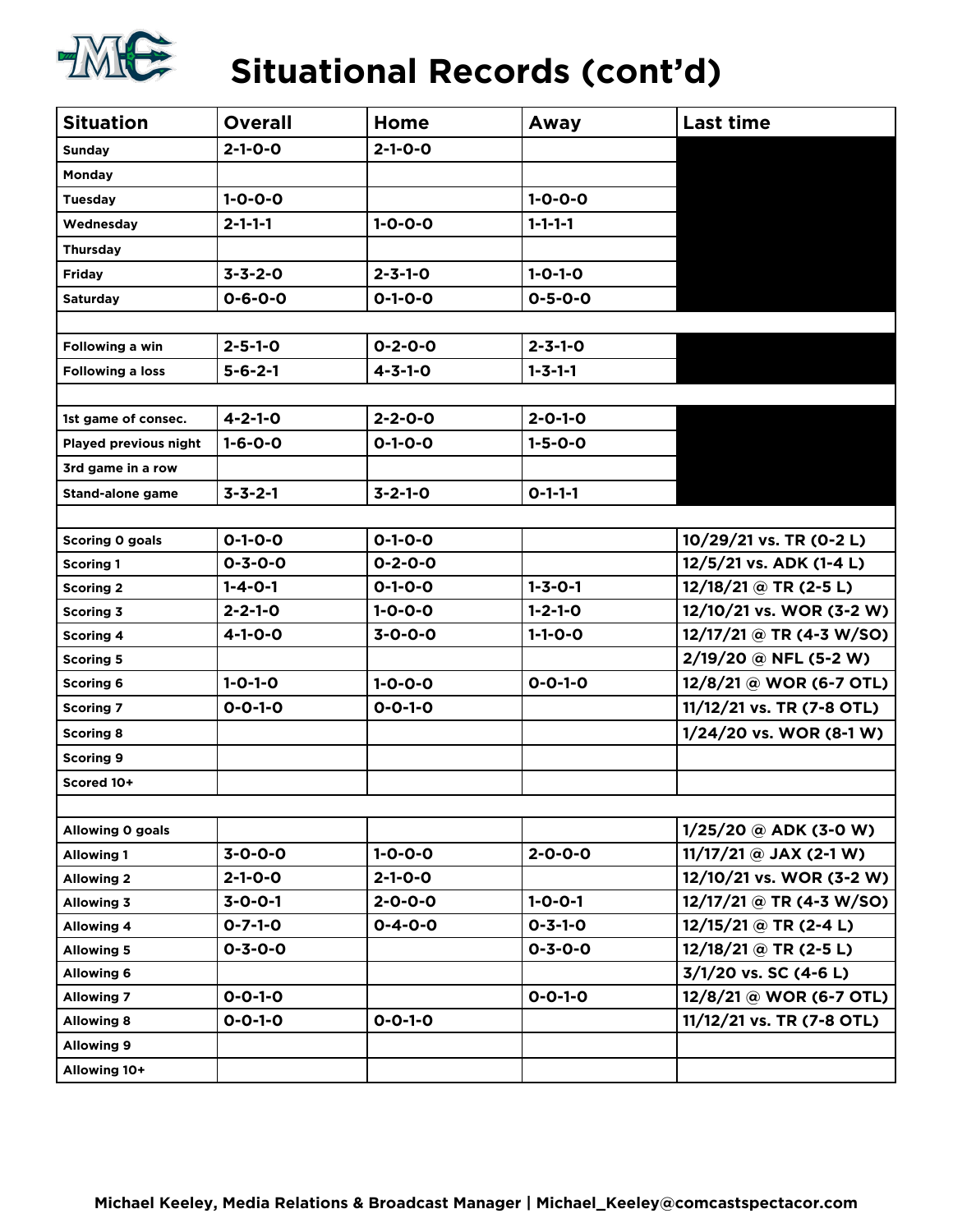

#### **Last Time (Individual)**

| <b>Situation</b>             | Home                                              | Away                              |  |  |  |  |  |  |  |  |
|------------------------------|---------------------------------------------------|-----------------------------------|--|--|--|--|--|--|--|--|
|                              | A Mariners player                                 |                                   |  |  |  |  |  |  |  |  |
| Scored two goals in a game   | N. Master (12/10/21 vs. WOR)                      | J. Brazeau (11/20/21 @ ORL)       |  |  |  |  |  |  |  |  |
| <b>Scored a hat trick</b>    | N. Master (12/10/21 vs. WOR)                      | J. Elmer (12/6/19 @ ADK)          |  |  |  |  |  |  |  |  |
| Scored four goals in a game  | L. Zerter-Gossage (11/12/21 vs. TR)               |                                   |  |  |  |  |  |  |  |  |
| Had three points in a game   | N. Master/W. Michaud (12/10/21 vs. WOR)           | V. Berglund (11/20/21 @ ORL)      |  |  |  |  |  |  |  |  |
| Had four points in a game    | A. Voyer/E. Tralmaks (11/24/21 vs. WOR)           | D. Fox/R. Culkin (11/22/19 @ NOR) |  |  |  |  |  |  |  |  |
| Had five points in a game    | L. Zerter-Gossage/J. Brazeau<br>(11/12/21 vs. TR) |                                   |  |  |  |  |  |  |  |  |
| Had six points in a game     | L. Zerter-Gossage (11/12/21 vs. TR)               |                                   |  |  |  |  |  |  |  |  |
| Had three assists in a game  | W. Michaud (12/10/21 vs. WOR)                     | A. Kile (1/17/20 @ BRM)           |  |  |  |  |  |  |  |  |
| Had four assists in a game   | J. Brazeau (11/12/21 vs. TR)                      |                                   |  |  |  |  |  |  |  |  |
| <b>Shutout</b>               | B. Halverson (1/18/19 vs. MAN)                    | C. LaCouvee (1/29/20 @ ADK)       |  |  |  |  |  |  |  |  |
|                              |                                                   |                                   |  |  |  |  |  |  |  |  |
| Received a fighting major    | C. Askew/J. Bricknell (12/10/21 vs. WOR)          | G. Clarke (12/15/21 @ TR)         |  |  |  |  |  |  |  |  |
| <b>Received a misconduct</b> | C. Bleackley (11/14/21 vs. TR)                    | M. Robidoux (2/26/20 @ REA)       |  |  |  |  |  |  |  |  |
| Was ejected from a game      | C. Bleackley (11/14/21 vs. TR)                    | G. Clarke (12/18/21 @ TR)         |  |  |  |  |  |  |  |  |
|                              |                                                   |                                   |  |  |  |  |  |  |  |  |
|                              |                                                   |                                   |  |  |  |  |  |  |  |  |
|                              |                                                   |                                   |  |  |  |  |  |  |  |  |
|                              |                                                   |                                   |  |  |  |  |  |  |  |  |
|                              | <b>Game events (2021-22)</b>                      |                                   |  |  |  |  |  |  |  |  |
| <b>Mariners penalty shot</b> | J. Brazeau (11/5/21 vs. FLA - miss)               |                                   |  |  |  |  |  |  |  |  |
| <b>Penalty shot against</b>  |                                                   | M. St-Cyr (12/15/21 @ TR - miss)  |  |  |  |  |  |  |  |  |
| <b>Mariners hat tricks</b>   | E. Tralmaks (10/22/21 vs. WOR)                    |                                   |  |  |  |  |  |  |  |  |
|                              | L. Zerter-Gossage (11/12/21 vs. TR)               |                                   |  |  |  |  |  |  |  |  |
|                              | A. Voyer (11/24/21 vs. WOR)                       |                                   |  |  |  |  |  |  |  |  |
|                              | N. Master (12/10/21 vs. WOR)                      |                                   |  |  |  |  |  |  |  |  |
| OT winners                   |                                                   |                                   |  |  |  |  |  |  |  |  |
|                              |                                                   |                                   |  |  |  |  |  |  |  |  |
|                              |                                                   |                                   |  |  |  |  |  |  |  |  |
|                              |                                                   |                                   |  |  |  |  |  |  |  |  |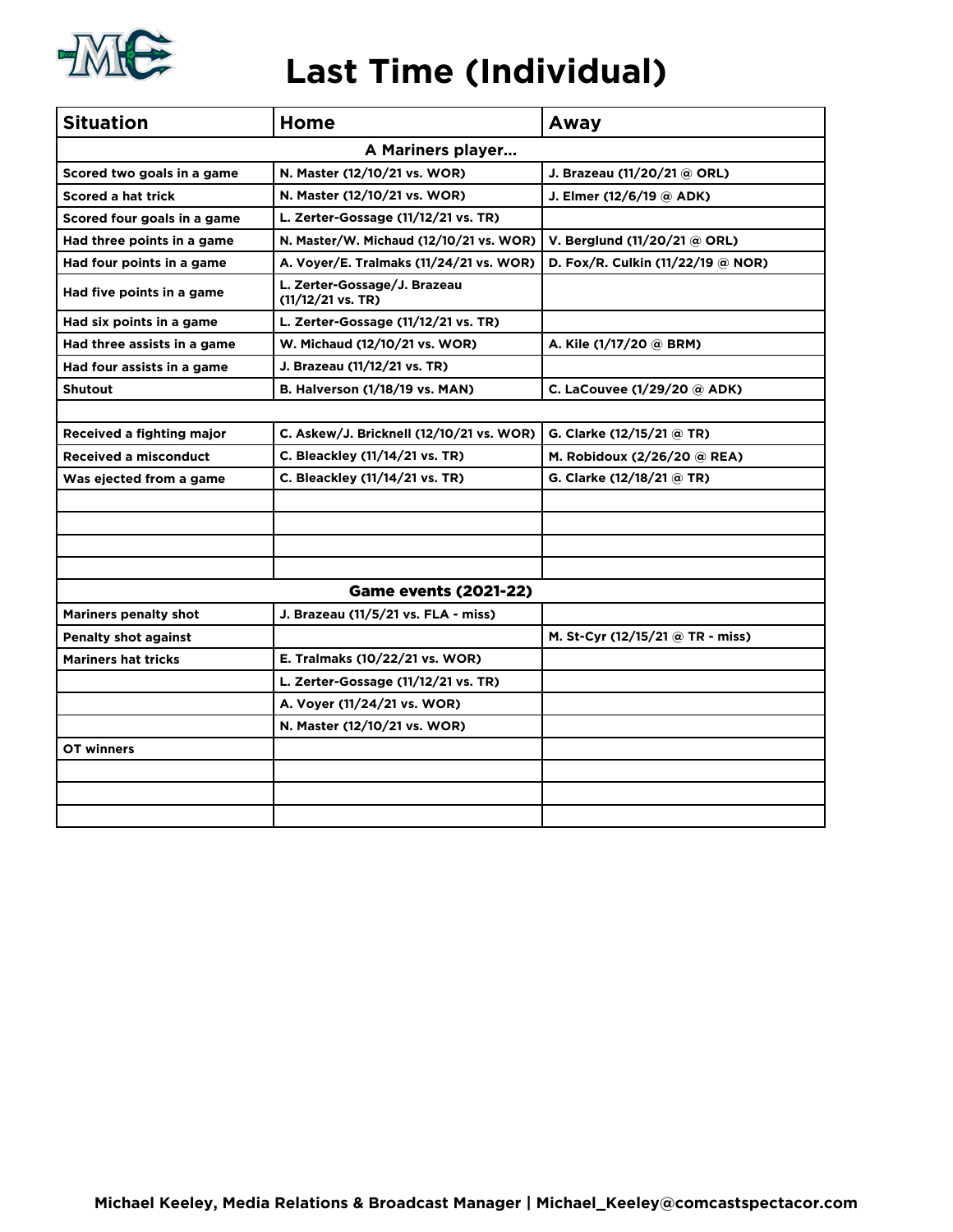

### 2021-22 Game By Game Results *Cindicates goalie DNP full game*

| <b>Date</b>     | Opp.       | Time/Res | Record           | <b>Standing</b>          | <b>GWG</b>                              | PP        | OPP        | SF | SΑ | <b>PIM</b>     | <b>OPM</b> | <b>MNE Goalie</b>                       | <b>Opp Goalie</b>                     | Length       | Att   |
|-----------------|------------|----------|------------------|--------------------------|-----------------------------------------|-----------|------------|----|----|----------------|------------|-----------------------------------------|---------------------------------------|--------------|-------|
| Oct. 22nd WOR   |            | W 6-3    | $1 - 0 - 0 - 0$  |                          | 2nd, North E. Tralmaks                  | 2/3       | 1/6        | 34 | 54 | 12             | 16         | Brodeur (51/54)                         | Kapelmaster (28/34)                   | 2:34         | 4541  |
| Oct. 23rd @WOR  |            | $L$ 3-4  | $1 - 1 - 0 - 0$  | 3rd, North   N. Pierog   |                                         | 0/4       | 0/2        | 45 | 30 | 8              | 12         | Bouthillier (26/30)                     | Ellis (42/45)                         | 2:39         | 10508 |
| Oct. 29th TR    |            | $L0-2$   | $1 - 2 - 0 - 0$  |                          | 4th, North   O. Archambault   0/2       |           | 0/3        | 34 | 25 | 6              | 4          | Gillies (23/25)                         | Desrosiers (34/34)                    | 2:13         | 2303  |
| Oct. 31st REA   |            | W4-1     | $2 - 2 - 0 - 0$  | 3rd, North   N. Master   |                                         | 2/3       | 0/1        | 39 | 30 | $\overline{7}$ | 11         | Brodeur (29/30)                         | Nagle (35/39)                         | 2:06         | 1624  |
| Nov. 5th FLA    |            | $L1-4$   | $2 - 3 - 0 - 0$  |                          | 4th, North   D. Vander Esch             | 0/3       |            | 25 | 33 | 13             | 13         | Brodeur (29/32)                         |                                       | 2:22         | 2658  |
| Nov. 12th TR    |            | OTL 7-8  | $2 - 3 - 1 - 0$  |                          | 5th, North   P. Abbandonato 4/4         |           | 0/3<br>3/6 | 37 | 47 | 14             | 10         |                                         | Johnson (24/25)<br>Desrosiers (30/37) |              | 2997  |
| Nov. 14th TR    |            | W43      | $3 - 3 - 1 - 0$  | 4th, North   P. Laberge  |                                         | 1/3       | 0/1        | 35 | 34 | 25             | 16         | Bouthillier (34/39)*<br>Brodeur (31/34) |                                       | 2:45<br>2:20 | 2121  |
| Nov. 16th @JAX  |            | W 3-1    | $4 - 3 - 1 - 0$  | 3rd, North   P. Laberge  |                                         | $0/1$ 0/4 |            | 21 | 23 | 18             | 12         |                                         | Poulin (31/35)                        | 2:15         | 8845  |
| Nov. 17th @JAX  |            | W 2-1    | $5 - 3 - 1 - 0$  | 3rd, North   C. Askew    |                                         |           | $1/2$ 0/5  | 20 | 38 | 10             | 4          | Brodeur (22/23)<br>Bouthillier (37/38)  | Wall (18/20)<br>Williams (18/20)      | 2:21         | 3246  |
| Nov. 19th @JAX  |            | OTL 3-4  | $5 - 3 - 2 - 0$  |                          | 3rd, North   B. Hawerchuk               | 1/4       | 2/3        | 26 | 37 | 8              | 10         | Brodeur (33/37)                         | Wall (23/26)                          | 2:36         | 6776  |
| Nov. 20th @ORL  |            | $L4-5$   | $5 - 4 - 2 - 0$  |                          | 3rd, North   M. Brodzinski              |           | $1/2$ 0/0  | 25 | 28 | 0              | 14         | Bouthillier (23/28)                     | Emond (21/25)                         | 2:28         | 6336  |
| Nov. 24th WOR   |            | W 4-2    | $6 - 4 - 2 - 0$  | 3rd, North   A. Voyer    |                                         | 2/3       | 0/2        | 43 | 29 | 4              | 6          | Brodeur (27/29)                         | Appelby (39/42)                       | 2:15         | 2231  |
| Nov. 26th NEW   |            | $L2-4$   | $6 - 5 - 2 - 0$  | 3rd, North   T. Skirving |                                         | 0/3       | 1/4        | 27 | 36 | 10             | 8          | Brodeur (32/36)                         | Cormier (25/27)                       | 2:14         | 2697  |
| Nov. 27th @ADK  |            | $L$ 3-5  | $6 - 6 - 2 - 0$  |                          | 3rd, North   I. Chukarov                | 0/3       | 1/4        | 40 | 36 | 14             | 12         | Brodeur (15/16)*                        | Mitens (37/40)                        | 2:29         | 3484  |
| Dec. 1st        | @WOR       | SOL 2-3  | $6 - 6 - 2 - 1$  |                          | 4th, North   L. Coughlin $(SO)$ 0/2 0/4 |           |            | 40 | 36 | 8              | 4          | Brodeur (34/36)                         | Ellis (38/40)                         | 2:34         | 2221  |
| Dec. 4th        | <b>ADK</b> | $L1-4$   | $6 - 7 - 2 - 1$  | 5th, North   S. Vidmar   |                                         | 0/3       | 0/3        | 29 | 31 | 6              | 6          | Booth (27/30)                           | Mitens (28/29)                        | 2:25         | 3115  |
| Dec. 5th        | <b>ADK</b> | $L1-4$   | $6 - 8 - 2 - 1$  | 5th, North   S. Vidmar   |                                         | 0/2       | 0/1        | 31 | 33 | 8              | 10         | Brodeur (29/32)                         | Mitens (30/31)                        | 2:15         | 2342  |
| Dec. 8th        | @WOR       | OTL 6-7  | $6 - 8 - 3 - 1$  | 5th, North   A. Repaci   |                                         | 1/2       | 0/2        | 32 | 47 | 6              | 6          | Booth (16/17)*                          | Ellis (26/32)                         | 2:36         | 5422  |
| Dec. 10th WOR   |            | W 3-2    | $7 - 8 - 3 - 1$  | 5th, North   N. Master   |                                         | 0/5       | 0/2        | 43 | 37 | 18             | 24         | Booth (35/37)                           | Poreda (40/32)                        | 2:33         | 3351  |
| Dec.11th @WOR   |            | $L2-4$   | $7 - 9 - 2 - 1$  |                          | 5th, North   J. Smotherman              |           | $1/1$ 0/2  | 17 | 37 | 8              | 14         | Booth (20/23)*                          | Poreda (15/17)                        | 2:31         | 5060  |
| Dec. 15th @TR   |            | $L2-4$   | $7 - 10 - 2 - 1$ |                          | 5th, North   C. Desruisseaux            | 0/4       | 0/3        | 27 | 42 | 11             | 13         | Brodeur (38/42)                         | Desrosiers (25/27)                    | 2:33         | 3049  |
| Dec. 17th @TR   |            | W/SO 4-3 | $8 - 10 - 2 - 1$ |                          | 5th, North   C. Askew (SO)              | 2/4       | 1/5        | 40 | 40 | 22             | 24         | Booth (37/40)                           | Poulin (36/40)                        | 3:11         | 3340  |
| Dec. 18th @TR   |            | $L2-5$   | $8 - 11 - 2 - 1$ | 5th, North   D'Aoust     |                                         | $2/6$ 1/6 |            | 39 | 35 | 48             | 18         | Brodeur (25/30)*                        | Desrosiers (33/35)                    | 2:44         | 3002  |
| Dec. 26th @WOR  |            | CANCEL   |                  |                          |                                         |           |            |    |    |                |            |                                         |                                       |              |       |
| Dec. 29th WOR   |            | 3:00 PM  |                  |                          |                                         |           |            |    |    |                |            |                                         |                                       |              |       |
| Dec. 31st TR    |            | 5:00 PM  |                  |                          |                                         |           |            |    |    |                |            |                                         |                                       |              |       |
| Jan. 1st        | <b>ADK</b> | 6:00 PM  |                  |                          |                                         |           |            |    |    |                |            |                                         |                                       |              |       |
| Jan. 7th        | @ADK       | 7:00 PM  |                  |                          |                                         |           |            |    |    |                |            |                                         |                                       |              |       |
| Jan. 8th        | <b>ADK</b> | 6:00 PM  |                  |                          |                                         |           |            |    |    |                |            |                                         |                                       |              |       |
| Jan 9th         | <b>ADK</b> | 3:00 PM  |                  |                          |                                         |           |            |    |    |                |            |                                         |                                       |              |       |
| Jan. 12th       | @NEW       | 5:30 PM  |                  |                          |                                         |           |            |    |    |                |            |                                         |                                       |              |       |
| Jan. 14th       | @NEW       | 5:30 PM  |                  |                          |                                         |           |            |    |    |                |            |                                         |                                       |              |       |
| Jan. 15th       | @NEW       | 5:30 PM  |                  |                          |                                         |           |            |    |    |                |            |                                         |                                       |              |       |
| Jan. 21st ORL   |            | 7:15 PM  |                  |                          |                                         |           |            |    |    |                |            |                                         |                                       |              |       |
| Jan. 22nd ORL   |            | 6:00 PM  |                  |                          |                                         |           |            |    |    |                |            |                                         |                                       |              |       |
| Jan. 23rd ORL   |            | 3:00 PM  |                  |                          |                                         |           |            |    |    |                |            |                                         |                                       |              |       |
| Jan. 28th WOR   |            | 7:15 PM  |                  |                          |                                         |           |            |    |    |                |            |                                         |                                       |              |       |
| Jan. 29th REA   |            | 6:00 PM  |                  |                          |                                         |           |            |    |    |                |            |                                         |                                       |              |       |
| Jan. 30th TR    |            | 5:00 PM  |                  |                          |                                         |           |            |    |    |                |            |                                         |                                       |              |       |
| Feb. 2nd        | @TR        | 7:00 PM  |                  |                          |                                         |           |            |    |    |                |            |                                         |                                       |              |       |
| Feb. 4th        | @TR        | 7:00 PM  |                  |                          |                                         |           |            |    |    |                |            |                                         |                                       |              |       |
| Feb. 5th        | @TR        | 3:00 PM  |                  |                          |                                         |           |            |    |    |                |            |                                         |                                       |              |       |
| Feb. 9th        | @NEW       | 5:30 PM  |                  |                          |                                         |           |            |    |    |                |            |                                         |                                       |              |       |
| Feb. 11th       | @NEW       | 5:30 PM  |                  |                          |                                         |           |            |    |    |                |            |                                         |                                       |              |       |
| Feb. 12th @NEW  |            | 5:30 PM  |                  |                          |                                         |           |            |    |    |                |            |                                         |                                       |              |       |
| Feb. 18th NEW   |            | 7:15 PM  |                  |                          |                                         |           |            |    |    |                |            |                                         |                                       |              |       |
| Feb. 19th TR    |            | 6:00 PM  |                  |                          |                                         |           |            |    |    |                |            |                                         |                                       |              |       |
| Feb. 20th TR    |            | 3:00 PM  |                  |                          |                                         |           |            |    |    |                |            |                                         |                                       |              |       |
| Feb. 23rd @TR   |            | 7:00 PM  |                  |                          |                                         |           |            |    |    |                |            |                                         |                                       |              |       |
| Feb. 25th @ ADK |            | 7:00 PM  |                  |                          |                                         |           |            |    |    |                |            |                                         |                                       |              |       |
| Feb. 26th @ADK  |            | 7:00 PM  |                  |                          |                                         |           |            |    |    |                |            |                                         |                                       |              |       |
| Mar. 5th        | @WOR       | 7:05 PM  |                  |                          |                                         |           |            |    |    |                |            |                                         |                                       |              |       |
| Mar. 6th        | @WOR       | 3:05 PM  |                  |                          |                                         |           |            |    |    |                |            |                                         |                                       |              |       |
| Mar. 9th WOR    |            | 7:00 PM  |                  |                          |                                         |           |            |    |    |                |            |                                         |                                       |              |       |
| Mar. 13th @ADK  |            | 3:00 PM  |                  |                          |                                         |           |            |    |    |                |            |                                         |                                       |              |       |
| Mar. 16th ADK   |            | 7:00 PM  |                  |                          |                                         |           |            |    |    |                |            |                                         |                                       |              |       |
| Mar. 18th @TR   |            | 7:00 PM  |                  |                          |                                         |           |            |    |    |                |            |                                         |                                       |              |       |
| Mar. 19th SC    |            | 6:00 PM  |                  |                          |                                         |           |            |    |    |                |            |                                         |                                       |              |       |
| Mar. 20th SC    |            | 3:00 PM  |                  |                          |                                         |           |            |    |    |                |            |                                         |                                       |              |       |
| Mar. 25th NEW   |            | 7:15 PM  |                  |                          |                                         |           |            |    |    |                |            |                                         |                                       |              |       |
| Mar. 26th NEW   |            | 6:00 PM  |                  |                          |                                         |           |            |    |    |                |            |                                         |                                       |              |       |
| Mar. 27th NEW   |            | 3:00 PM  |                  |                          |                                         |           |            |    |    |                |            |                                         |                                       |              |       |
| Apr. 1st        | <b>ADK</b> | 7:15 PM  |                  |                          |                                         |           |            |    |    |                |            |                                         |                                       |              |       |
| Apr. 2nd        | @ADK       | 7:00 PM  |                  |                          |                                         |           |            |    |    |                |            |                                         |                                       |              |       |
| Apr. 3rd        | @ADK       | 3:00 PM  |                  |                          |                                         |           |            |    |    |                |            |                                         |                                       |              |       |
| Apr. 6th        | @WOR       | 7:05 PM  |                  |                          |                                         |           |            |    |    |                |            |                                         |                                       |              |       |
| Apr. 8th        | @REA       | 7:00 PM  |                  |                          |                                         |           |            |    |    |                |            |                                         |                                       |              |       |
| Apr. 9th        | @REA       | 6:00 PM  |                  |                          |                                         |           |            |    |    |                |            |                                         |                                       |              |       |
| Apr. 10th       | @REA       | 3:00 PM  |                  |                          |                                         |           |            |    |    |                |            |                                         |                                       |              |       |
| Apr. 13th REA   |            | 7:00 PM  |                  |                          |                                         |           |            |    |    |                |            |                                         |                                       |              |       |
| Apr. 15th NEW   |            | 7:15 PM  |                  |                          |                                         |           |            |    |    |                |            |                                         |                                       |              |       |
| Apr. 16th NEW   |            | 6:00 PM  |                  |                          |                                         |           |            |    |    |                |            |                                         |                                       |              |       |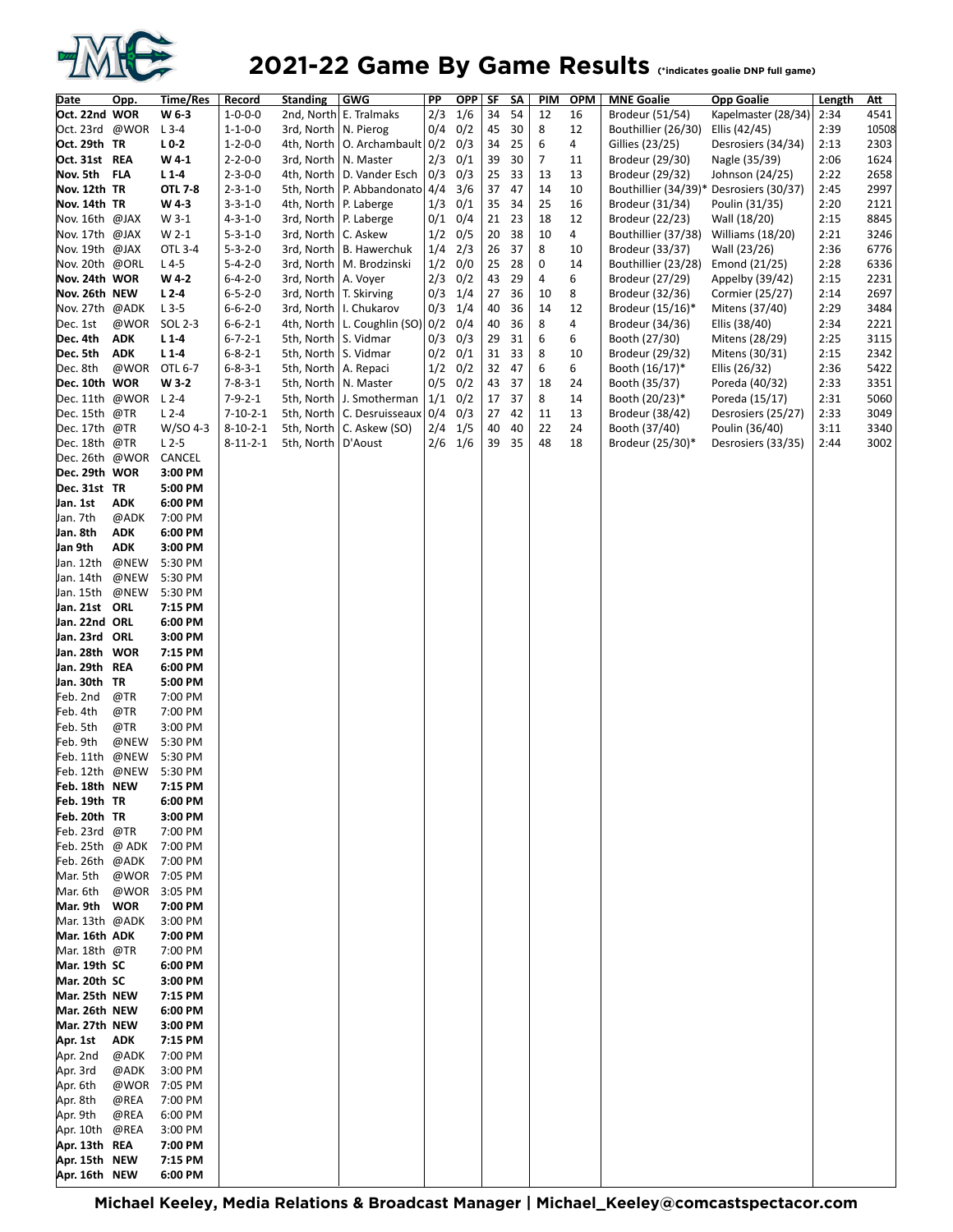#### **MAINE MARINERS ROSTER 2021-22** *Dec. 29, 2021*

|    |                          |                 |     |          |     | Forwards |                      |                 |                     |
|----|--------------------------|-----------------|-----|----------|-----|----------|----------------------|-----------------|---------------------|
| #  | Name                     | <b>Contract</b> | S/C | Ht.      | Wt. | D.O.B.   | <b>Draft</b>         | Hometown        | 2020-21 Team        |
| 9  | JERI-LEON, Keltie        | Maine           | R   | $6-0$    | 201 | 1/19/00  |                      | Kelowna, BC     | Seattle (WHL)       |
| 10 | MASTER, Nick             | Maine           |     | $5 - 11$ | 190 | 1/28/95  |                      | Broomall, PA    | Knoxville (SPHL)    |
| 11 | ROELENS, Metis           | Maine           |     | $6-4$    | 205 | 7/21/00  |                      | Roeselare, BEL  | Gatineau (QMJHL)    |
| 15 | ROBBINS, Brendan         | Maine           | R   | $6 - 2$  | 190 | 7/30/95  |                      | Nashua, NH      | Kansas City (ECHL)  |
| 16 | SANTOS, Mathew           | Maine           | R   | $6 - 1$  | 210 | 3/16/95  |                      | Etobicoke, ON   | Ryerson Univ. (DNP) |
| 19 | ROMANO, Andrew           | Maine           | R   | $5-8$    | 174 | 7/18/95  |                      | Drexel Hill, PA | Macon (SPHL)        |
| 21 | <b>BLEACKLEY, Conner</b> | Maine           | R   | $6 - 0$  | 192 | 2/7/96   | 2014, R1 #23 (COL)   | High River, AB  | Allen (ECHL)        |
|    |                          |                 |     |          |     |          | 2016, R5, #144 (STL) |                 |                     |
| 22 | ASKEW, Cam               | Maine           | R   | $6 - 3$  | 209 | 5/13/97  |                      | Boston, MA      | S. Carolina (ECHL)  |
| 23 | KILE, Alex "A"           | Maine           | R   | $6-0$    | 201 | 7/9/94   |                      | Troy, MI        | Florida (ECHL)      |
| 25 | <b>BRICKNELL, Jake</b>   | Maine           | R   | $6 - 1$  | 216 | 7/15/97  |                      | Post Perry, ON  | <b>DID NOT PLAY</b> |
| 27 | SHEA, Patrick            | Maine           | R   | $5 - 11$ | 195 | 3/25/97  | 2015, R7 #192 (FLA)  | Marshfield, MA  | DID NOT PLAY        |
| 29 | LABERGE, Pascal          | Maine           | R   | $6 - 1$  | 192 | 4/9/98   | 2016. R2 #36 (PHI)   | Chateauguay, QC | Lehigh Valley (AHL) |

|    |                        |            |     |         |     | Defensemen    |                     |                 |                           |
|----|------------------------|------------|-----|---------|-----|---------------|---------------------|-----------------|---------------------------|
| #  | Name                   | Contract   | S/C | Ht.     | Wt. | <b>D.O.B.</b> | <b>Draft</b>        | Hometown        | 2020-21 Team              |
|    | PESKI, Andrew          | Providence | R   | $6-0$   | 209 | 3/11/97       |                     | Orleans, ON     | Jacksonville (ECHL)       |
| 4  | ST-LOUIS, Brendan      | Maine      |     | $5-9$   | 185 | 9/7/00        |                     | Baie-Comeau, QC | Gatineau (QJHL)           |
|    | GREENWAY, J.D.         | Providence |     | $6 - 5$ | 212 | 4/27/98       | 2016, R3, #72 (TOR) | Canton, NY      | Univ. of Maine (NCAA)     |
| 6  | HORVATH, Jason         | Maine      |     | $6 - 1$ | 198 | 3/24/00       |                     | Russell, ON     | Halifax (QMJHL)           |
| 14 | MARTIN, Brycen "A"     | Maine      |     | $6 - 2$ | 195 | 5/9/96        | 2014, R3 #74 (BUF)  | Calgary, AB     | <b>GKS Tychy (Poland)</b> |
| 24 | DUQUETTE, Marc-Olivier | Maine      |     | $6 - 4$ | 201 | 3/26/98       |                     | Chateauguay, QC | Wheeling (ECHL)           |
| 26 | KALLEN, Nate           | Maine      | R   | $6-0$   | 190 | 4/5/97        |                     | San Diego, CA   | Macon (SPHL)              |
| 28 | DOHERTY, Connor "C"    | Maine      |     | $6 - 2$ | 210 | 4/12/93       |                     | Holden, MA      | Kansas City (ECHL)        |

|    |                          |                |     |         |     |               | Goaltenders         |                 |                         |
|----|--------------------------|----------------|-----|---------|-----|---------------|---------------------|-----------------|-------------------------|
|    | <b>Name</b>              | Contract       | S/C | Ht.     | Wt. | <b>D.O.B.</b> | <b>Draft</b>        | Hometown        | 2020-21 Team            |
|    | BOOTH, Callum            | <b>BOS-PRV</b> |     | $6 - 4$ | 195 | 5/21/97       | 2012, R3 #75 (CGY)  | Montreal, QC    | Providence (AHL)        |
| 33 | MUNDINGER, Stephen       | Maine          |     | $6 - 8$ | 260 | 4/26/95       |                     | Smith, NY       | DID NOT PLAY            |
| 35 | BRODEUR, Jeremy          | Providence     |     | $6-0$   | 185 | 10/29/96      | 2015, R4 #93 (CAR)  | Essex Fells, NJ | <b>Binghamton (AHL)</b> |
| 40 | <b>BOUTHILLIER, Zach</b> | Maine          |     | $6 - 2$ | 190 | 11/8/99       | 2018, R7 #209 (TOR) | Chambly, QC     | DID NOT PLAY            |

**PRONUNCIATION GUIDE** 

**#4** Brendan St-Louis (San-louie) **#22** Cam Askew (ASK-you) **#24** Marc-Olivier (Oh-livvy-yay) Duqette (Doo-KETT) **#25** Jake Bricknell (Brick-NELL)

**#29** Pascal Laberge (Lah-bearzh) **#40** Zachary Bouthillier (Boot-ee-ay) **HC** Ben Guite (GEET-ay) **AC** Terrence Wallin (WALL-in)

President: Daniel Briere Head Coach: Ben Guite Assistant Coach: Terrence Wallin Video Coach/Assistant: Cam Briere Equipment Manager: Brian McQueen Athletic Trainer: Matt Salmen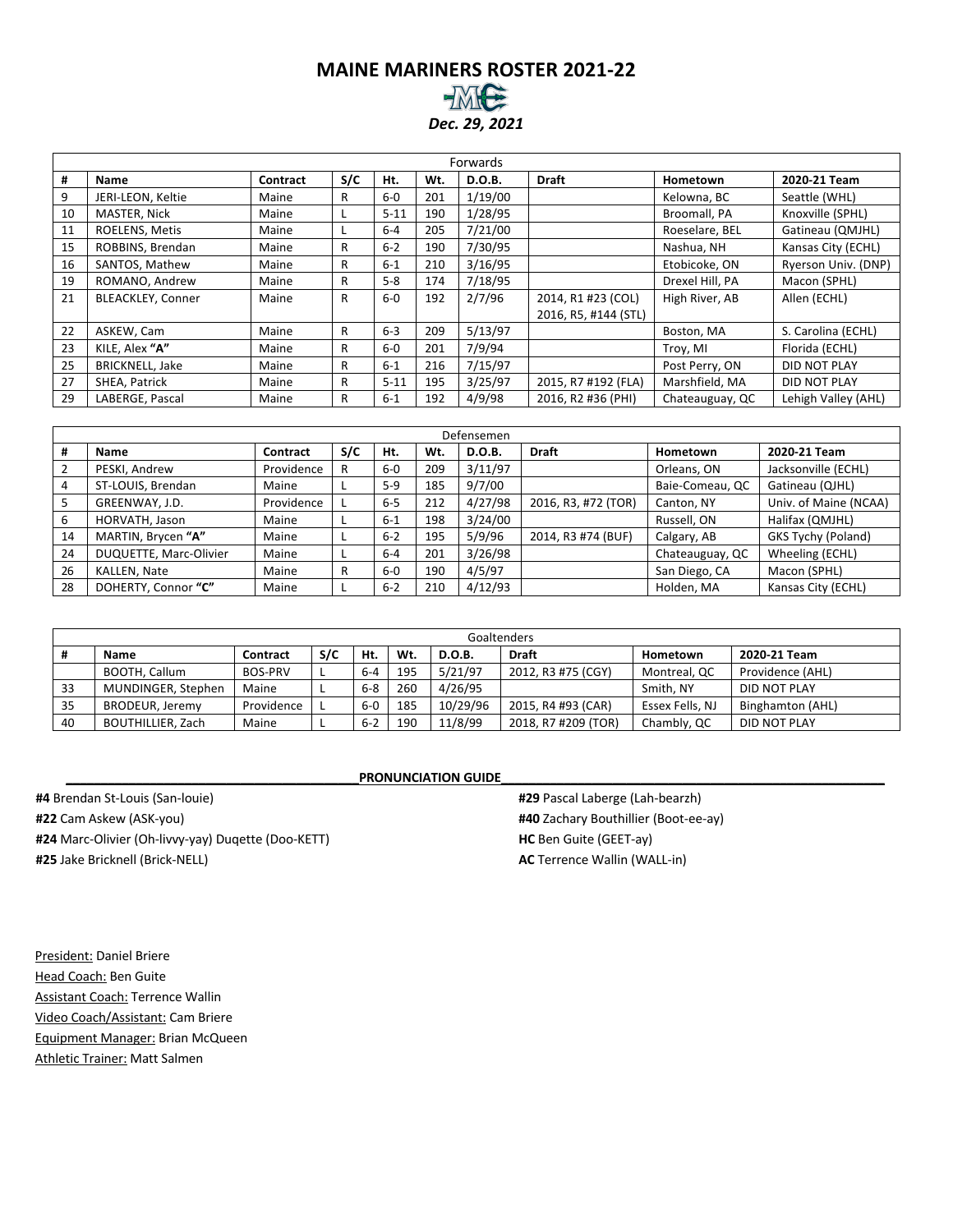# MAINE MARINERS PLAYER BIOS 2021-22 MAINE MARINERS PLAYER BIOS 2021-22

| #2 ΔΜΩΡΕΝΑ PESKI Defenseman I R I 01eans, 0N I 6'0   209   3/11/97 (Age 24)                                       |                          |                         |                |                          |              |      |                |     |   |            |
|-------------------------------------------------------------------------------------------------------------------|--------------------------|-------------------------|----------------|--------------------------|--------------|------|----------------|-----|---|------------|
| "NHL CONTRACT (PRV)*                                                                                              | 雩                        | s                       | ь              | $\overline{\phantom{a}}$ | $\mathbf{u}$ | PLYF | $\overline{5}$ | N   | 宝 | <b>PIM</b> |
| 12-13 BROCKVILLE (CCHL)                                                                                           | دى                       |                         |                | 0                        | 0            |      |                |     |   |            |
| 13-14 BROCKNILE (CCHL)                                                                                            | 9                        | 5                       | 20             | ಜ                        | ಪ            | P    | N              | N   | ▲ | 0          |
| 14-15 BROCKVILLE (CCHL) "A"                                                                                       | 5                        | 5                       | ఴ              | ਨੈ                       | $\infty$     | c    |                |     | ∾ | 0          |
| <b>CCHL CAREER</b>                                                                                                | 旨                        | $\overline{\mathbf{z}}$ | မ္မာ           | င္ထာ                     | 2            | N    | اورع           | احد | P | ∍          |
| <b>CHRI CITY (USHL)</b>                                                                                           | සු                       | N                       | ಹ              | ಹ                        | ಹ            | 7    | ∍              |     | N | 0          |
| 10-17 DNNY. OF NORTH DAKOTA (NCAA DI)                                                                             | 52                       | 0                       | دے             | دە                       | 5            |      |                |     |   |            |
| 17-18 CMV. OF NORTH DAKOTA (NCAA DI)                                                                              | يو<br>4                  |                         | ᆋ              | cл                       | ▵            |      |                |     |   |            |
| 18-19 UNIV. OF NORTH DAKOTA (NCAA DI)                                                                             | 27                       | د٦                      |                | دە                       | N            |      |                |     |   |            |
| 19-20 DNNY OF NORTH DAKOLA (NCAA DI)                                                                              | __<br>ದಿ                 |                         | ص              | $\equiv$                 | ದ            |      |                |     |   |            |
| NCAA CAREER                                                                                                       | ន្ល                      | ≏                       | ⇉              | 2                        | 74           |      |                |     |   |            |
| <b>20-21 PROVIDENCE (AHL)</b>                                                                                     | 9                        | 0                       | 0              | 0                        |              |      |                |     |   |            |
| <b>20-21 IACKSONVILLE</b>                                                                                         | ಜ                        | N                       | دە             | టా                       | ∍            |      |                |     |   |            |
| <b>21-22 MARINERS</b>                                                                                             | ⇉                        |                         | دە             | ᆋ                        | ∽            |      |                |     |   |            |
| PRO CAREER                                                                                                        | \$                       | دے                      | G.             | ص                        | $\infty$     |      |                |     |   |            |
| AHL CAREER                                                                                                        | G,                       | $\blacksquare$          | $\blacksquare$ |                          |              |      |                |     |   |            |
| ECHL CAREER (JAX, MNE)                                                                                            | 40                       | دە                      | 5              | ص                        | $\infty$     |      |                |     |   |            |
| MARINERS CAREER                                                                                                   | $\overline{\phantom{0}}$ |                         | دى             | t.                       | د            |      |                |     |   |            |
| <u>Notes:</u> Under contract with Providence since 2020-21 season, won a Clark Cup in his only season in the USHL |                          |                         |                |                          |              |      |                |     |   |            |
| with Tri City in 15-16                                                                                            |                          |                         |                |                          |              |      |                |     |   |            |
|                                                                                                                   |                          |                         |                |                          |              |      |                |     |   |            |

| #4 BRENDAN ST-LOUIS Defensent L   Bagi-Comeau, QC   37/00 (Age 21)                        |           |    |    |                          |           |      |                          |                          |                          |     |
|-------------------------------------------------------------------------------------------|-----------|----|----|--------------------------|-----------|------|--------------------------|--------------------------|--------------------------|-----|
| * <sub>Bookie</sub> *                                                                     | 宅         | E. | ь  | $\overline{\phantom{a}}$ | —<br>I≣   | PLYF | IJ                       | N                        |                          | PIM |
| 17-18 SOREL-TRACY (QCHL)                                                                  | ఴౢ        |    | ವ  | ಹ                        | ጄ         |      |                          |                          |                          |     |
| <b>18-19 BAEI-COMEAU (QMIHL)</b>                                                          | <u>ین</u> |    | లా |                          | ಹ         | N    | $\overline{\phantom{0}}$ | $\overline{\phantom{0}}$ | $\overline{\phantom{0}}$ |     |
| 19-20 BAEI-COMEAU (QMIHL                                                                  | ఔ         |    |    | ص                        |           |      |                          |                          |                          |     |
| <b>OMIHL CAREER</b>                                                                       |           |    | ವ  |                          | <u>)အ</u> | Z    | Ō                        | Ō                        | Ō                        | Ō   |
| 20-21 GATINEAU (QJHL)                                                                     |           |    |    |                          |           |      |                          |                          |                          |     |
| <b>21-22 MARINERS</b>                                                                     |           |    |    |                          |           |      |                          |                          |                          |     |
| <b>PRO/ECHL/MARINERS CAREER</b>                                                           | E         |    |    |                          |           |      |                          |                          |                          |     |
| <u>Notes:</u> Father, Brian has been equipment manager for Baie-Comeau Drakkar since 1997 |           |    |    |                          |           |      |                          |                          |                          |     |
|                                                                                           |           |    |    |                          |           |      |                          |                          |                          |     |

| #76 overall, played under Ben Guite at UMaine, younger brother of Minnesota Wild forward Jordan Greenway | <u>Notes:</u> Assigned to Mariners from PRV on 10/28, made pro debut on 10/29 vs. TR, drafted by TOR in 2016, R3 | <b>PRO/ECHL/MARINERS CAREER</b> | <b>21-22 MARINERS</b> | <b>NCAA CAREER</b>                   | <b>20-21 UNIV. OF MAINE (NCAA DI)</b> | 19-20 DNN: OF MAINE (NCAA DI) | <b>(THSC) JODGE (DSHL)</b> | 11-18 DIN. OF MISCONSIN (XCAA DI) | 16-17 UNIV. OF WISCONSIN (NCAA DI) | <b>15-16 TEAM USA UTP (USDF)</b> | 15-16 USNTDP Juniors (USHL) | <b>14-15 TEAM USA U17 (USDP)</b> | 14-15 QSMIDP Inniors (QSH) | *AHL CONTRACT (PRV) * |  |
|----------------------------------------------------------------------------------------------------------|------------------------------------------------------------------------------------------------------------------|---------------------------------|-----------------------|--------------------------------------|---------------------------------------|-------------------------------|----------------------------|-----------------------------------|------------------------------------|----------------------------------|-----------------------------|----------------------------------|----------------------------|-----------------------|--|
|                                                                                                          |                                                                                                                  | $\overline{\mathbf{u}}$         |                       | 54                                   | ħ                                     | ین<br>4                       | జ్ఞ                        | ವ                                 | یم<br>4                            | 54                               | <u>يہ</u>                   | ಜ                                | دە<br>دى                   | 弔                     |  |
|                                                                                                          |                                                                                                                  | $\overline{a}$                  |                       | G                                    | N                                     |                               | ص                          | N                                 |                                    | cл                               | Ñ                           |                                  |                            | l ca                  |  |
|                                                                                                          |                                                                                                                  | دعا                             | دے                    | ಡ                                    | دے                                    | مه                            | 74                         |                                   | 5                                  | ಜ                                | $\infty$                    | cл                               |                            | ь                     |  |
|                                                                                                          |                                                                                                                  | دعا                             | دە                    | $\overline{\overline{\overline{2}}}$ | cл                                    | ਛ                             | ್ರ                         | دے                                |                                    | $\overline{28}$                  | $\equiv$                    | 5                                | N                          |                       |  |
|                                                                                                          |                                                                                                                  | $\overline{a}$                  | ವ                     | 207                                  | 2g                                    | 요                             | සි                         | <u>یہ</u>                         | ಇ                                  | ౘె                               | ∞                           | ឨ                                | 1                          | $\mathbf{u}$          |  |
|                                                                                                          |                                                                                                                  |                                 |                       |                                      |                                       |                               | حہ                         |                                   |                                    |                                  |                             |                                  |                            | PLYF                  |  |
|                                                                                                          |                                                                                                                  |                                 |                       |                                      |                                       |                               | ゝ                          |                                   |                                    |                                  |                             |                                  |                            | $\overline{5}$        |  |
|                                                                                                          |                                                                                                                  |                                 |                       |                                      |                                       |                               | $\overline{\phantom{a}}$   |                                   |                                    |                                  |                             |                                  |                            | N                     |  |
|                                                                                                          |                                                                                                                  |                                 |                       |                                      |                                       |                               | A                          |                                   |                                    |                                  |                             |                                  |                            |                       |  |
|                                                                                                          |                                                                                                                  |                                 |                       |                                      |                                       |                               | 82                         |                                   |                                    |                                  |                             |                                  |                            | WM                    |  |

| \$P\$DNADRYATH Defenseman   L   Russel, 0N   6'1   198   3/4/00 (Age 21)                  |            |                |                |                          |                |      |   |   |   |     |
|-------------------------------------------------------------------------------------------|------------|----------------|----------------|--------------------------|----------------|------|---|---|---|-----|
| * <sub>Blookie</sub> *                                                                    | 吊          | ls:            | E              | ro                       | 員              | PLYF | G | ⊵ | J | PIM |
| <b>17-18 SHAWINIGAN (QMJHL)</b>                                                           | 48         |                | ಹ              | ಹ                        | 74             |      |   |   |   |     |
| <b>18.19 SHAWINISAN (QMIHL)</b>                                                           | မ္မာ       |                |                | ವ                        | ڇي             | ىئ   | ∍ |   |   | S   |
| <b>19-20 HALIFAX (QMJHL)</b>                                                              | ౘె         |                |                | ಹ                        | 88             |      |   |   |   |     |
| <b>20-21 HALIFAX (QMJHL) "A"</b>                                                          |            | دت             | ಪ              | ಹ                        | $\frac{4}{10}$ |      |   |   |   |     |
| QMIHL CAREER                                                                              | <u>209</u> | $\overline{a}$ | 54             | $\overline{\mathbf{z}}$  | 冨              | احد  | Ō |   |   | Ō   |
| <b>21-22 MARINERS</b>                                                                     |            |                |                | ∞                        | $\Rightarrow$  |      |   |   |   |     |
| <b>PRO/ECHL/MARINERS CAREER</b>                                                           | ದ          |                | $\overline{c}$ | $\overline{\phantom{a}}$ | 13             |      |   |   |   |     |
| Notes: Had three assists in the Mariners two preseason games (10/15 vs. WOR, 10/16 @ WOR) |            |                |                |                          |                |      |   |   |   |     |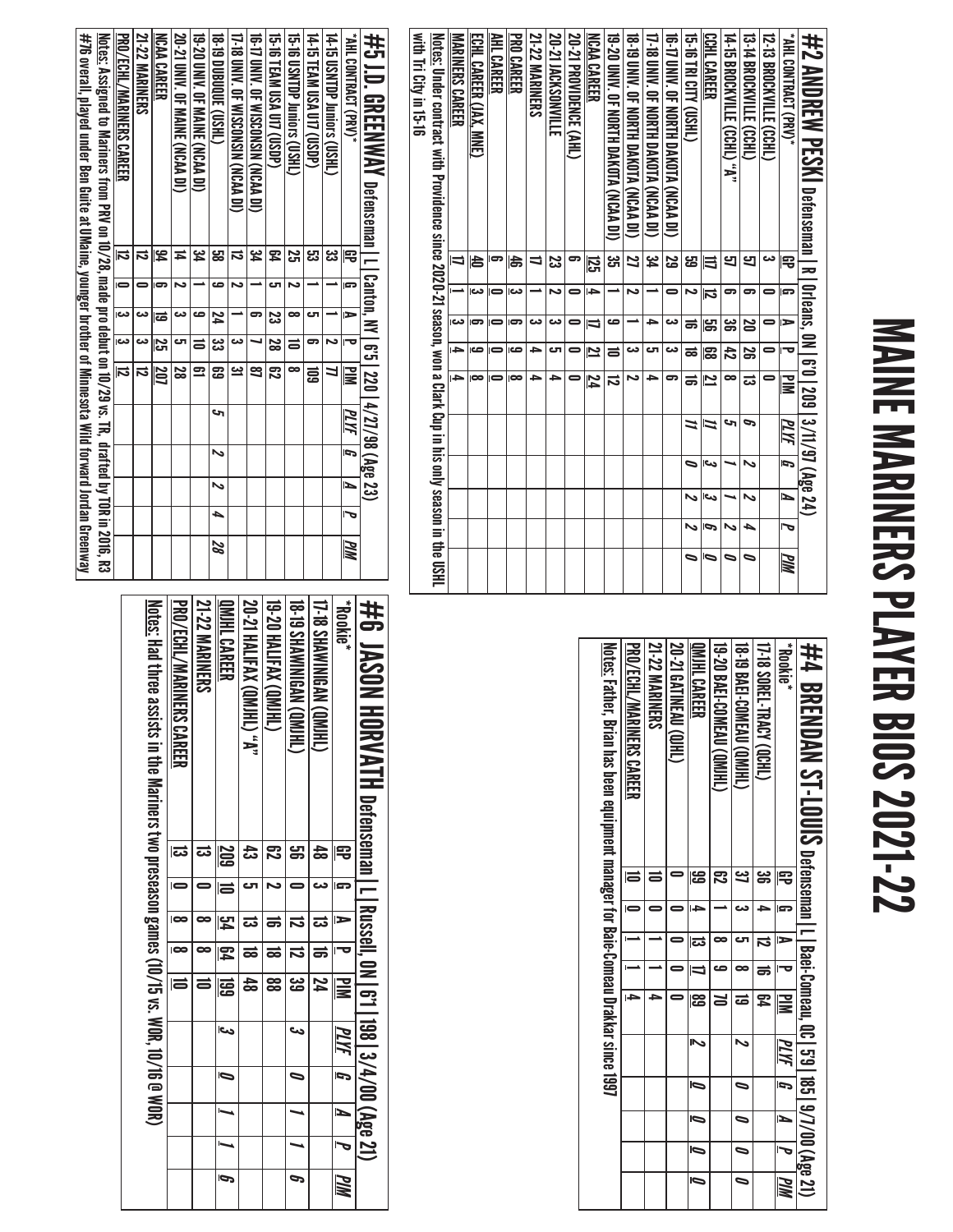| #9 KELIIE JERI-LEON Forward I Rikelwia, 80 I 610 I 1219/00 (Age 21)                                         |           |               |                         |                         |            |    |   |     |                          |     |
|-------------------------------------------------------------------------------------------------------------|-----------|---------------|-------------------------|-------------------------|------------|----|---|-----|--------------------------|-----|
| <b>Pookie*</b>                                                                                              | ₽         | l Sa          | ►                       | ᅮ                       | ≧          | ΜЫ | ŋ | P   | Į                        | MM  |
| <b>THA) ALIC MHT)</b>                                                                                       | ds<br>O   | N             |                         | دے                      | ٠          |    |   |     |                          |     |
| 17-18 TRI CITY (WHL)                                                                                        | دہ        | 0             | $\equiv$                | =                       |            |    |   |     |                          |     |
| <b>THAN SHOPS (NHL)</b>                                                                                     | 2         |               | N                       | دے                      | د٦         |    |   |     |                          |     |
| THR LETHBRIDGE (WHL)                                                                                        | یے        |               | ى                       | ವ                       | œ          | ಕ  | ∍ | ぃ   | $\sim$                   |     |
| CHAN) 390188HL31 6L-8L                                                                                      | ൠ         | ص             | صه                      | Ħ                       | $\equiv$   |    |   |     |                          |     |
| 18-19 SEATTLE (WHL)                                                                                         | عے        | دے            |                         | $\equiv$                | $\equiv$   | حە |   |     | $\overline{\phantom{a}}$ | 0   |
| <b>19-20 SEATTLE (WHL)</b>                                                                                  | ఔ         | 23            | ಹ                       | $\overline{4}$          | ಹ          |    |   |     |                          |     |
| <b>20-21 SEATTLE (WHL) "A"</b>                                                                              | ಜ         | $\Rightarrow$ | $\equiv$                | $\overline{\mathbf{z}}$ | 5          |    |   |     |                          |     |
| <b>WHLCAREER</b>                                                                                            | 250       | <u>မ္မ</u> ာ  | $\overline{\mathbb{E}}$ | $\equiv$                | <u>ದ್ದ</u> | 2  |   | احت | l-b                      | ۱÷b |
| <b>21-22 MARINERS</b>                                                                                       | ಹ         | دے            | دے                      | ∞                       |            |    |   |     |                          |     |
| 21-22 PROVIDENCE (AHL)                                                                                      |           |               |                         |                         |            |    |   |     |                          |     |
| PRO CAREER                                                                                                  | <u>יי</u> | 4             | ات                      | صه                      |            |    |   |     |                          |     |
| AHL CAREER                                                                                                  |           |               |                         |                         |            |    |   |     |                          |     |
| ECHL/MARINERS CAREER                                                                                        | ౹ಪ        | دے            | iсл                     | $\bullet$               |            |    |   |     |                          |     |
| <u>Notes:</u> First pro points with 2 assists on 10/23 @ WOR, signed with Mariners in Sept. 2021, loaned to |           |               |                         |                         |            |    |   |     |                          |     |
| PRV on 12/8 and scored first AHL goal on 12/11 @ SPR                                                        |           |               |                         |                         |            |    |   |     |                          |     |

|                                  |                                                                                                                   |                                 |                       |                 |                                   |                                   |                               |                               | *Bookie*   |                                                                            |
|----------------------------------|-------------------------------------------------------------------------------------------------------------------|---------------------------------|-----------------------|-----------------|-----------------------------------|-----------------------------------|-------------------------------|-------------------------------|------------|----------------------------------------------------------------------------|
| <b>Sherbrooke (6'6, 207 lbs)</b> | <u>Notes:</u> Signed with the Mariners during the holiday break, has a younger brother Milo, playing in the Q for | <b>PRO/ECHL/MARINERS CAREER</b> | <b>21-22 MARINERS</b> | QMIHL CAREER    | <b>20-21 GATINEAU (QMJHL) "A"</b> | <b>19-20 GATINEAU (QMJHL) "A"</b> | <b>18-19 GATINEAU (QMJHL)</b> | <b>17-18 GATINEAU (QMJHL)</b> |            | #11 METIS ROELENS Forward I I Rossdare, BEI   6'4   205   1/21/00 (Age 21) |
|                                  |                                                                                                                   |                                 |                       |                 |                                   |                                   |                               |                               |            |                                                                            |
|                                  |                                                                                                                   |                                 |                       | 214             |                                   |                                   |                               |                               |            |                                                                            |
|                                  |                                                                                                                   |                                 |                       | 75              |                                   | ಹ                                 | ಹ                             |                               | G          |                                                                            |
|                                  |                                                                                                                   |                                 |                       | $\overline{54}$ |                                   | <u>ట</u>                          | S                             |                               | Ξ          |                                                                            |
|                                  |                                                                                                                   |                                 |                       | 58              | 53                                | $\frac{4}{5}$                     | 4                             | ಕ                             |            |                                                                            |
|                                  |                                                                                                                   |                                 |                       | 19              | ದ                                 | 2                                 | <u>یع</u>                     | ≖                             | $\Xi$      |                                                                            |
|                                  |                                                                                                                   |                                 |                       | И               |                                   |                                   |                               |                               | PLYF       |                                                                            |
|                                  |                                                                                                                   |                                 |                       |                 |                                   |                                   |                               |                               | IJ         |                                                                            |
|                                  |                                                                                                                   |                                 |                       | الى             |                                   |                                   |                               |                               | N          |                                                                            |
|                                  |                                                                                                                   |                                 |                       | l-              | ゝ                                 |                                   |                               |                               |            |                                                                            |
|                                  |                                                                                                                   |                                 |                       | Ģ               | ゝ                                 |                                   |                               |                               | <b>PIM</b> |                                                                            |

| 39 GP), missed majority of 19-20 with wrist injury, played 20-21 with Knoxville Ice Bears (SPHL)<br>@ MAN, first pro goal on 3/30/19 @ ADK, xest tresshmans couting in Hole Man (24 pts in 15-16 (24 pts in 15-16 (<br><u>Notes:</u> Signed with Mariners out of U-Mass Lowell at end of 18-19, first pro point with assist on 3/24/19<br>#10 MICK MASTER Forward I_Proomall, PA   511 190   1/28/95 (Age 26)<br><u>မ</u><br>ݺ<br>ئع<br>ع<br>జ<br>N<br>ౢ<br>$\infty$<br>ㅎ<br>ု့<br>జ<br>5<br>౻<br>21<br>宅<br>ಕ<br>冟<br>ص<br>Ľ<br>دے<br>ص<br>$\infty$<br>دے<br>ᆋ<br>12<br>ال<br>5<br>$\infty$<br>జ<br>G<br>0<br>⇒<br>ಹ<br>$\Rightarrow$<br>4<br>đ<br>$\Rightarrow$<br><u>ន</u><br>$\infty$<br>ص<br>ಹ<br>0<br>ಹ<br>$\blacksquare$<br>0<br>-<br>ᇹ<br>ᇹ<br>ಹ<br>ದ<br>$\overline{z}$<br>ន្ទា<br>성<br>జ<br>ၼ<br>ದ<br>24<br>ᅮ<br>12<br>$\Rightarrow$<br>0<br>0<br>ವ<br>ಹ<br>ವ<br>ವ<br>$\overline{1}$<br>$\overline{\phantom{0}}$<br>ൠ<br>دہ<br>٩<br>ಜ<br>72<br>ಹ<br>WМ<br>0<br>$\equiv$<br>ಹ<br>⇒<br>Ħ<br>ನ<br><u>МИ</u><br>Ī,<br>へ<br>∾<br>L<br>حە<br>حه<br>Į<br>И<br>M<br>И |  | ECHL/MARINERS CAREER | AHL CAREER | PRO CAREER | 21-22 SPRINGFIELD (AHL) | 21-22 LEHIGH VALLEY (AHL) | 21-22 MARINERS | <b>20-21 KNOXNILE (SPHL)</b> | <b>19-20 MARINERS</b> | <b>18-19 MARINERS</b> | COLLEGE CAREER | 18 - 19 DWASS LOWELL (NCAA DI) | 17-I8 DMASS LOWELL (NCAA DI) | <b>10-17 DNASS LOWELL (NCAP DI)</b> | 15-50 NASS CONFLIVER OF ASSESSMENT | LISHL CAREER | (THS OLLA (OSHL) | <b>CHISTS SOLED ARE SERVER</b> | <b>Rookie</b> * |  |
|------------------------------------------------------------------------------------------------------------------------------------------------------------------------------------------------------------------------------------------------------------------------------------------------------------------------------------------------------------------------------------------------------------------------------------------------------------------------------------------------------------------------------------------------------------------------------------------------------------------------------------------------------------------------------------------------------------------------------------------------------------------------------------------------------------------------------------------------------------------------------------------------------------------------------------------------------------------------------------------------------------------------------------------------------------------------|--|----------------------|------------|------------|-------------------------|---------------------------|----------------|------------------------------|-----------------------|-----------------------|----------------|--------------------------------|------------------------------|-------------------------------------|------------------------------------|--------------|------------------|--------------------------------|-----------------|--|
|                                                                                                                                                                                                                                                                                                                                                                                                                                                                                                                                                                                                                                                                                                                                                                                                                                                                                                                                                                                                                                                                        |  |                      |            |            |                         |                           |                |                              |                       |                       |                |                                |                              |                                     |                                    |              |                  |                                |                 |  |
|                                                                                                                                                                                                                                                                                                                                                                                                                                                                                                                                                                                                                                                                                                                                                                                                                                                                                                                                                                                                                                                                        |  |                      |            |            |                         |                           |                |                              |                       |                       |                |                                |                              |                                     |                                    |              |                  |                                |                 |  |
|                                                                                                                                                                                                                                                                                                                                                                                                                                                                                                                                                                                                                                                                                                                                                                                                                                                                                                                                                                                                                                                                        |  |                      |            |            |                         |                           |                |                              |                       |                       |                |                                |                              |                                     |                                    |              |                  |                                |                 |  |
|                                                                                                                                                                                                                                                                                                                                                                                                                                                                                                                                                                                                                                                                                                                                                                                                                                                                                                                                                                                                                                                                        |  |                      |            |            |                         |                           |                |                              |                       |                       |                |                                |                              |                                     |                                    |              |                  |                                |                 |  |
|                                                                                                                                                                                                                                                                                                                                                                                                                                                                                                                                                                                                                                                                                                                                                                                                                                                                                                                                                                                                                                                                        |  |                      |            |            |                         |                           |                |                              |                       |                       |                |                                |                              |                                     |                                    |              |                  |                                |                 |  |
|                                                                                                                                                                                                                                                                                                                                                                                                                                                                                                                                                                                                                                                                                                                                                                                                                                                                                                                                                                                                                                                                        |  |                      |            |            |                         |                           |                |                              |                       |                       |                |                                |                              |                                     |                                    |              |                  |                                |                 |  |
|                                                                                                                                                                                                                                                                                                                                                                                                                                                                                                                                                                                                                                                                                                                                                                                                                                                                                                                                                                                                                                                                        |  |                      |            |            |                         |                           |                |                              |                       |                       |                |                                |                              |                                     |                                    |              |                  |                                |                 |  |
|                                                                                                                                                                                                                                                                                                                                                                                                                                                                                                                                                                                                                                                                                                                                                                                                                                                                                                                                                                                                                                                                        |  |                      |            |            |                         |                           |                |                              |                       |                       |                |                                |                              |                                     |                                    |              |                  |                                |                 |  |
|                                                                                                                                                                                                                                                                                                                                                                                                                                                                                                                                                                                                                                                                                                                                                                                                                                                                                                                                                                                                                                                                        |  |                      |            |            |                         |                           |                |                              |                       |                       |                |                                |                              |                                     |                                    |              |                  |                                |                 |  |
|                                                                                                                                                                                                                                                                                                                                                                                                                                                                                                                                                                                                                                                                                                                                                                                                                                                                                                                                                                                                                                                                        |  |                      |            |            |                         |                           |                |                              |                       |                       |                |                                |                              |                                     |                                    |              |                  |                                |                 |  |

| scoring that season, played the 2020-21 season in Poland, drafted by BUF in 2014, Rd. 3 #74 overall<br><u>Notes:</u> Returning to Mariners after spending entire 2018-19 season in Maine, led all Mariners defenseman in | MARINERS CAREER | ECHL CAREER (ELM. C)N<br>MNE,<br>FW, NOR) | AHL CAREER (ROC) | <b>PRO CAREER</b>        | 21-22 MARINERS "A" | 20-21 GKS TYCHY (Poland) | 19-20 MORFOLK (ECHL) | 19-20 FORT WAYNE (ECHL) | <b>18-TO MARINERS</b> | <b>17-18 CINCINNATI (ECHL)</b> | 17-18 ROCHESTER (AHL) | <b>16-t7 ELMIRA (ECHL)</b> | 16-T) Rochester (Ahl.) | <b>NHL CAREER</b> | <b>IS-18 EVERELT (WHL)</b> | <b>15.5 SASSAIDON (VHL)</b> .7" | 14-15 ROCHESTER (AHL) | 14-15 SASKATOON (WHL) | 14-15 SWIFT CURENT (WHL) | 13-14 SWIFT CURRENT (WHL) | 12-13 SWIFT CURRENT (WHL) | II-12 SWIFT CURRENT (WHL) | "NIAPTANT CAPTAIN" | #14 BRYCEN MARTIN Defenseman |
|--------------------------------------------------------------------------------------------------------------------------------------------------------------------------------------------------------------------------|-----------------|-------------------------------------------|------------------|--------------------------|--------------------|--------------------------|----------------------|-------------------------|-----------------------|--------------------------------|-----------------------|----------------------------|------------------------|-------------------|----------------------------|---------------------------------|-----------------------|-----------------------|--------------------------|---------------------------|---------------------------|---------------------------|--------------------|------------------------------|
|                                                                                                                                                                                                                          | ă               | 212                                       |                  | 233                      | ದ                  | 22                       | ಹ                    | 29                      | ሄ                     | ≘                              |                       | ڇ                          | ಹ                      | 271               | ≞                          | ឌ                               | ىم                    | ൠ                     | జ                        | ಡ                         | ఇ                         | دى                        | 吊                  |                              |
|                                                                                                                                                                                                                          |                 | ದ                                         |                  | ದ                        |                    | ಪ                        |                      | دے                      |                       | ىم                             |                       | دہ                         | 0                      | یم                | دے                         | دے                              | 0                     | లా                    | ىم                       | -                         | ىم                        | 0                         | E.                 |                              |
|                                                                                                                                                                                                                          | 5g              | ပ္ပာ                                      |                  | జ                        | ∞                  |                          | د                    | ິ                       | 브                     | ص                              | 0                     | cл                         | 0                      | Ħ                 | ᇹ                          | 2                               | 0                     | ⇉                     | ≖                        | یے                        | ⇉                         | 0                         | ►                  |                              |
|                                                                                                                                                                                                                          | ಜ್ಞ             | జె                                        |                  | జె                       | ∞                  | 29                       | ى                    | ڡ                       | 23                    |                                | 0                     | ب                          | 0                      | 르                 | ಪ                          | 74                              | 0                     | 22                    | ಹ                        | یئ                        | ಹ                         | 0                         | ra                 |                              |
|                                                                                                                                                                                                                          | ఇ               | 142                                       | ≂                | ፱                        | ∞                  | دہ                       | =                    | ∞                       | ಡ                     | 20                             | 0                     | ᇹ                          | ವ                      | Ë4                | 2                          | ಹ                               | 0                     | ಹ                     | 22                       | 42                        | ಜ                         | 0                         | $\mathbf{u}$       | <b>Calgary, AB   6'2</b>     |
|                                                                                                                                                                                                                          |                 |                                           |                  |                          |                    |                          |                      |                         |                       |                                |                       |                            |                        |                   |                            |                                 |                       |                       |                          |                           |                           |                           |                    |                              |
|                                                                                                                                                                                                                          |                 | ら                                         |                  | ふ                        |                    |                          |                      |                         |                       | ゝ                              |                       |                            |                        | 22                | مه                         |                                 |                       |                       |                          | ๑                         | ى                         |                           | ЫМ                 |                              |
|                                                                                                                                                                                                                          |                 | ∍                                         |                  | ∍                        |                    |                          |                      |                         |                       | ∍                              |                       |                            |                        |                   |                            |                                 |                       |                       |                          | ∍                         | ∍                         |                           | Ĩ,                 | 195   5/9/96 (Age 25)        |
|                                                                                                                                                                                                                          |                 | ∍                                         |                  | ∍                        |                    |                          |                      |                         |                       | ∍                              |                       |                            |                        | دى                |                            |                                 |                       |                       |                          | یہ                        | ∍                         |                           | ⊾                  |                              |
|                                                                                                                                                                                                                          |                 | ∍                                         |                  | ∍                        |                    |                          |                      |                         |                       | ื่                             |                       |                            |                        | ٠                 | ∾                          |                                 |                       |                       |                          | Ν                         | ∍                         |                           | ᠆                  |                              |
|                                                                                                                                                                                                                          |                 | ∍                                         |                  | $\overline{\phantom{0}}$ |                    |                          |                      |                         |                       | ื่                             |                       |                            |                        | b                 | ь                          |                                 |                       |                       |                          | ь                         | ∍                         |                           | WМ                 |                              |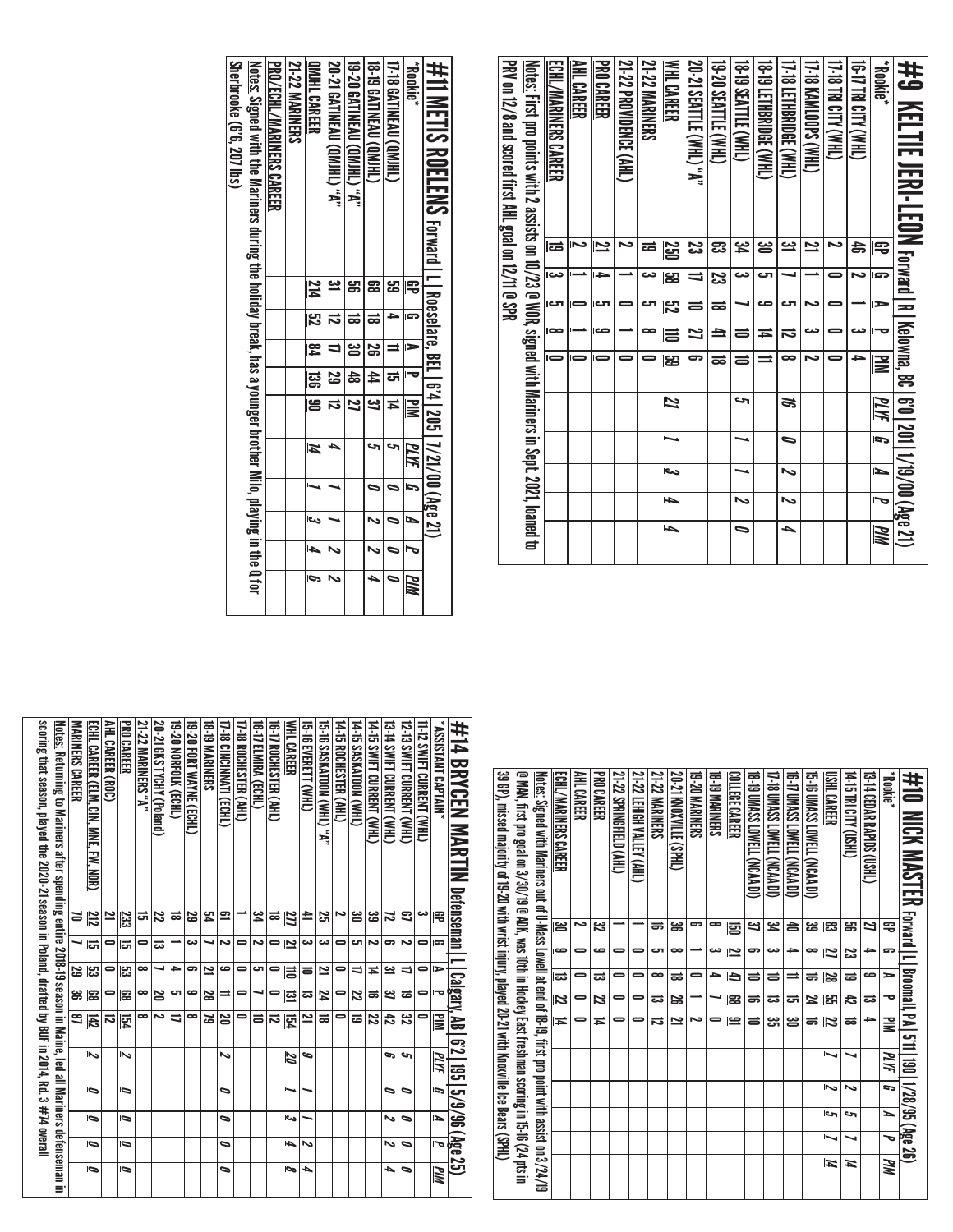| #10 MAHEW SAMTOS Forward I R                                                                                    |                         |      |                  |     | Ltonica's 0N   61   183   3/16/95 (Age 26) |    |                         |    |                     |           |
|-----------------------------------------------------------------------------------------------------------------|-------------------------|------|------------------|-----|--------------------------------------------|----|-------------------------|----|---------------------|-----------|
| <b>Rookie</b>                                                                                                   | 号                       | E.   | $\triangleright$ | l o | <b>Mik</b>                                 | MИ | $\overline{\mathbf{5}}$ | ⊾  | $\bar{\phantom{a}}$ | <b>MM</b> |
| 12-13 BRAMPTON (OHL)                                                                                            | 9                       |      | œ                | ದ   | 24                                         | حہ |                         | 0  | 0                   |           |
| 13-14 NORTH BAY (OHL)                                                                                           | ఔ                       | 5    | ∞                | ≖   | 숞                                          | 22 |                         | در | حہ                  | 92<br>Po  |
| 14-GI ADALH BAY (OHL)                                                                                           | 3                       |      | ಹ                | ಜ   | 42                                         | ল  | P                       |    |                     | ∞         |
| 15-16 NORTH BAY (OHL) "A"                                                                                       | ድ                       | S    | 4                | ಔ   | Z                                          | ≒  | حہ                      | S  | 11                  | ಷ         |
| OHL CAREER                                                                                                      | 551                     | ပ္ပာ | N                | 121 | g                                          | 3  | 13                      | Ģ  |                     | N         |
| 00TDLED0                                                                                                        | සි                      | 5    | ິ                | ವ   | یب<br>ات                                   |    |                         |    |                     |           |
| 18-19 RYERSON UNIV. (USPORTS)                                                                                   | S                       | ಜ    | 20               | ದೆ  | ∞                                          | s  | ゝ                       | ىئ | c                   | P         |
| 19-20 RYFRSON ONIK. (CDSPORTS)                                                                                  | 2g                      | ದ    | $\overline{2}$   | ఴ   | ఴౢ                                         | حہ | دى                      | ┶  |                     | ∞         |
| 21-22 MARINERS                                                                                                  | 2                       | ິ    |                  | ದ   | ಜ                                          |    |                         |    |                     |           |
| PRO/ECHI CARER (10L, MNE)                                                                                       | 1                       | 瓦    | ದ                | រូ  | မွာ                                        |    |                         |    |                     |           |
| MARINERS CAREER                                                                                                 | $\overline{\mathbf{z}}$ | Ģ    |                  | ದ   | ಜ                                          |    |                         |    |                     |           |
| <u>Notes:</u> Averaged over a point-per-game in final season with North Bay, also serving as alternate captain, |                         |      |                  |     |                                            |    |                         |    |                     |           |
| nrior ECHI oxperience w/noledo in 16·11, Ayerson teammate of follow Mariners Floron Paliami                     |                         |      |                  |     |                                            |    |                         |    |                     |           |
|                                                                                                                 |                         |      |                  |     |                                            |    |                         |    |                     |           |

Notes: Scored first ECHL goal on 10/31/21 vs. REA, signed with Mariners out of SUNY Geneseo in July 2020,

led all of DIII in scoring as a junior and senior, 2nd all-time leading scorer for Geneseo, two-time AHCA

<u>Notes:</u> Scored first ECHL goal on 10/31/21 vs. REA, signed with Mariners out of SUNY Geneseo in July 2020,<br>Ied all of DIII in scoring as a junior and senior, 2nd all-time leading scorer for Geneseo, two-time AHCA

All-American, played with F Nick Master at La Salle and D Nate Kallen last season in Macon

All-American, played with F Nick Master at La Salle and D Nate Kallen last season in Macon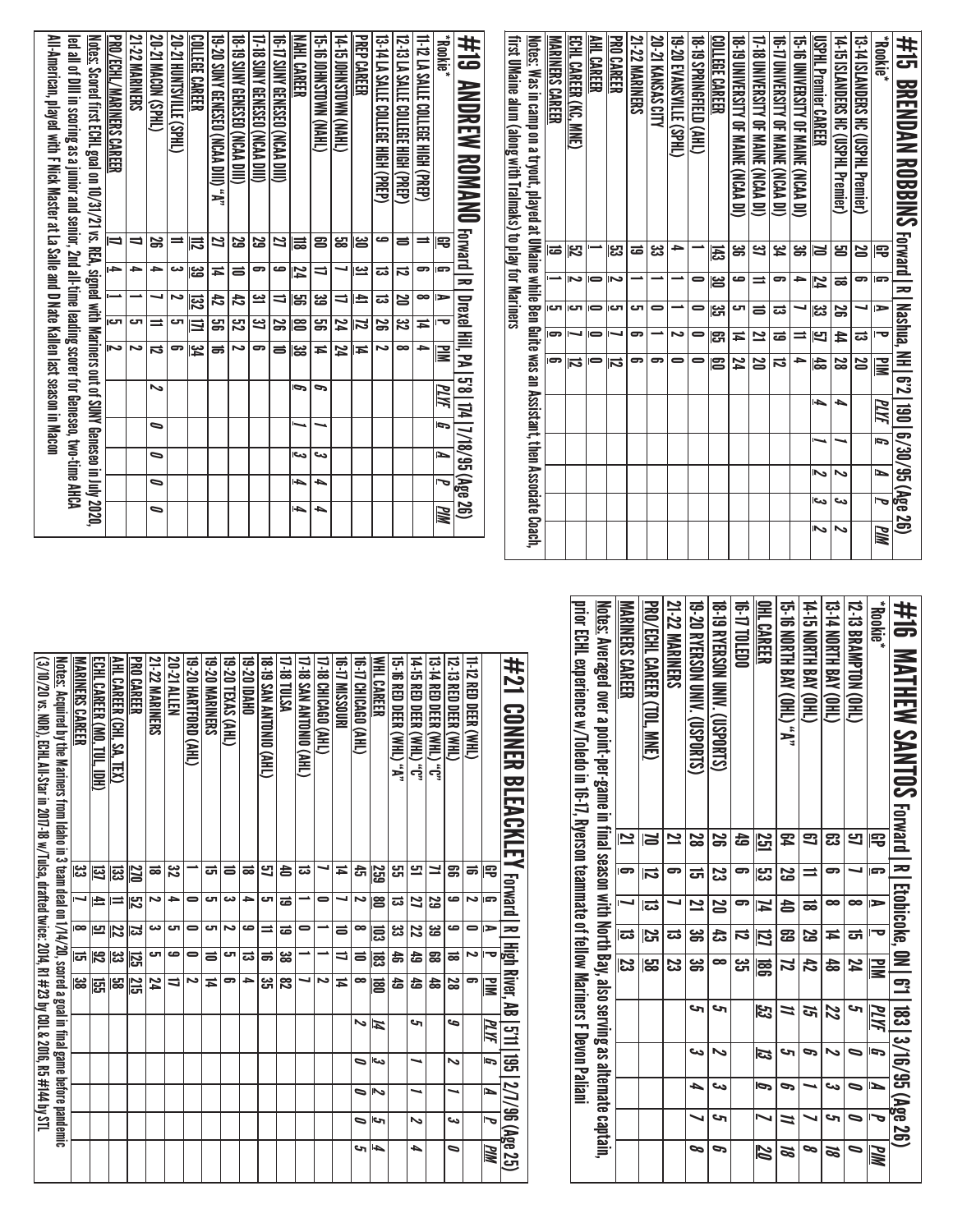| <u>scoring (19 pts) in 17-18, played with Francois Brassard for Gatineau Olympiques (QMJHL) in 14-15</u> | <u>Notes:</u> Signed as a free agent in July 2019, posted career high 4 goals in 19-20, led all Witchita d-men in | <b>MARINERS CAREER</b>                                          | PRO/ECHL CAREER (FW<br><b>MHE</b><br><b>MNE</b> | <b>21-22 MARINERS</b> | 20-21 WHEELING          | 19-20 WHEELING                        | 19-20 FORT WAYNE                      | <b>OMIHL CAREER</b>                                       | <b>B-19 DRUMMONONDVILLE</b><br>(THIND) | 17-18<br><b>DRUMMONOWILE</b><br>(THIMD) | 16-17 DRUMMONDVILLE (QMJHL)                 | <b>CATINEAU (QMHL)</b> | 14-T5 GATINEAU (QMJHL)                      |                          | #24<br><b>MARC-OLIVIER DUQUETT</b>                                      |                                | Conor Garland in 15-16 with Moncton, played prep hockey for St. Sebastian's School & Cushing Academy | <u>Notes:</u> Acquired in Sept 2021 from SC in exchg for future considerations, played on a line with VAN's                                                                                  | <b>MARINERS CAREER</b>                                                                                              | PRO/ECHL CAREER (SC,<br><b>MNE</b>           | 21-22 MARINERS                         | 20-21 SOUTH CAROLINA                           | 19-20 SOUTH CAROLINA | <b>A FIRST SOUTH CAROLINA</b>             | <b>UNIHI CAREER</b> | I7-18 CHARLOTTETOWN (QMIHL)               | <b>[1-18 SHAWINGAN (OMJHL)</b>    | <b>GINIMENA (OMIHL)</b>                               | (THEW) NONCION (ONHE)               | <b>GREAN CONCLOR CONFIET</b>                               | 14-15 MONCTON (QMJHL)    | <b>CONNING ALLER (DANNEL)</b>                |                                               | #22<br><b>CAMERON ASKEW</b>                                  |
|----------------------------------------------------------------------------------------------------------|-------------------------------------------------------------------------------------------------------------------|-----------------------------------------------------------------|-------------------------------------------------|-----------------------|-------------------------|---------------------------------------|---------------------------------------|-----------------------------------------------------------|----------------------------------------|-----------------------------------------|---------------------------------------------|------------------------|---------------------------------------------|--------------------------|-------------------------------------------------------------------------|--------------------------------|------------------------------------------------------------------------------------------------------|----------------------------------------------------------------------------------------------------------------------------------------------------------------------------------------------|---------------------------------------------------------------------------------------------------------------------|----------------------------------------------|----------------------------------------|------------------------------------------------|----------------------|-------------------------------------------|---------------------|-------------------------------------------|-----------------------------------|-------------------------------------------------------|-------------------------------------|------------------------------------------------------------|--------------------------|----------------------------------------------|-----------------------------------------------|--------------------------------------------------------------|
|                                                                                                          |                                                                                                                   |                                                                 |                                                 |                       |                         |                                       |                                       |                                                           |                                        |                                         |                                             |                        |                                             |                          |                                                                         |                                |                                                                                                      |                                                                                                                                                                                              | 33                                                                                                                  | 冨                                            | 23                                     | お                                              | ဌာ                   | đ                                         | 178                 | <u>یہ</u>                                 | 32                                | ၼ                                                     | స                                   | ஐ                                                          | 8                        | 罕                                            | 宅                                             |                                                              |
|                                                                                                          |                                                                                                                   | 더                                                               | ပ္ထာ                                            | ಕ                     |                         | ၼ                                     | ≏                                     | 르                                                         | 呂                                      | 53                                      | 53                                          | N                      | دى                                          | 宅                        |                                                                         |                                |                                                                                                      |                                                                                                                                                                                              | ات                                                                                                                  | お                                            | ౮                                      | صه                                             | ≂                    | ⇒                                         | 言                   | 5                                         | ಪ                                 | Ħ                                                     | ಪ                                   | 32<br>N                                                    | $\vec{v}$                | ى                                            | s                                             | <b>Forward R</b>                                             |
|                                                                                                          |                                                                                                                   | ى                                                               | →                                               | N                     | 0                       | ى                                     | 0                                     | ∓                                                         |                                        | دى                                      | ≏                                           | 0                      | $\bullet$                                   | s                        | m                                                                       |                                |                                                                                                      |                                                                                                                                                                                              | دى                                                                                                                  | 54                                           | دى                                     | ى                                              | ᇹ                    | ᇹ                                         | 긂                   | ∞                                         | ⋍                                 | ದ                                                     | ಹ                                   | జ                                                          | 2g                       | ص                                            | $\Rightarrow$                                 |                                                              |
|                                                                                                          |                                                                                                                   |                                                                 | ణ                                               |                       | 0                       | ى                                     |                                       |                                                           |                                        |                                         |                                             | 0                      | 0                                           | ∍                        |                                                                         |                                |                                                                                                      |                                                                                                                                                                                              | $\overline{\phantom{a}}$<br>$\overline{\mathbf{z}}$                                                                 | Ц                                            | ∞                                      | ≖                                              | 52                   | 22                                        | <b>218</b>          | ≖                                         | 24                                | 22                                                    | 25                                  | ඍ                                                          | 읁                        | ≖                                            |                                               |                                                              |
|                                                                                                          |                                                                                                                   | دى                                                              | 15                                              | دە                    | 0                       |                                       | 0                                     | ဌာ<br>ð                                                   | ゠<br>74                                | ಹ<br>≌                                  | <u>기</u><br>25                              | 0                      | 0                                           | ヮ                        |                                                                         |                                |                                                                                                      |                                                                                                                                                                                              |                                                                                                                     | ឌ្រុ                                         | 21                                     | 4                                              | ၼ                    | <u>يـ</u>                                 | <b>SOD</b>          | ఊ                                         | $\overline{\phantom{0}}$          | 4                                                     | Ħ                                   | ෫                                                          | 44                       | 22                                           | 긓                                             | Boston, MA                                                   |
|                                                                                                          |                                                                                                                   | د                                                               | 52                                              | ∽                     | ىم                      | 24                                    | 0                                     | 同                                                         | 32                                     | ဌာ                                      | జ                                           | 0                      | 0                                           | ≧                        | <u> Defenseman   L   Chateauguay, OC   6'4   201   3/26/98 (Age 23)</u> |                                |                                                                                                      |                                                                                                                                                                                              |                                                                                                                     | احى                                          |                                        |                                                |                      | S                                         | 3                   | డ                                         |                                   | P                                                     |                                     | Z                                                          | ಹ                        | ≒                                            | PLYF                                          | 0.4 212                                                      |
|                                                                                                          |                                                                                                                   |                                                                 |                                                 |                       |                         |                                       |                                       |                                                           |                                        |                                         |                                             |                        |                                             |                          |                                                                         |                                |                                                                                                      |                                                                                                                                                                                              |                                                                                                                     | 9                                            |                                        |                                                |                      | 0                                         | ನ                   | ┶                                         |                                   | ∍                                                     |                                     | β                                                          | ゝ                        | ∍                                            | G                                             |                                                              |
|                                                                                                          |                                                                                                                   |                                                                 |                                                 |                       |                         |                                       |                                       | 29                                                        | 91                                     | ص                                       | ┶                                           |                        |                                             | PLYF                     |                                                                         |                                |                                                                                                      |                                                                                                                                                                                              |                                                                                                                     | احد                                          |                                        |                                                |                      | S                                         | ∓                   |                                           |                                   |                                                       |                                     | ىي                                                         |                          | $\sim$                                       | ∍                                             | 5/13/97 (Age 24)                                             |
|                                                                                                          |                                                                                                                   |                                                                 |                                                 |                       |                         |                                       |                                       |                                                           |                                        | ∍                                       | ∍                                           |                        |                                             | g                        |                                                                         |                                |                                                                                                      |                                                                                                                                                                                              |                                                                                                                     | احى                                          |                                        |                                                |                      | دى                                        | 55                  | ⋍                                         |                                   |                                                       |                                     | م                                                          | S                        | ゝ                                            |                                               |                                                              |
|                                                                                                          |                                                                                                                   |                                                                 |                                                 |                       |                         |                                       |                                       | G                                                         | ゝ                                      | 4                                       | ∍                                           |                        |                                             | ь                        |                                                                         |                                |                                                                                                      |                                                                                                                                                                                              |                                                                                                                     | へ                                            |                                        |                                                |                      | ζ                                         | జ                   | ₩                                         |                                   | ∍                                                     |                                     | ▵                                                          | 9                        | 0                                            | PIM                                           |                                                              |
|                                                                                                          |                                                                                                                   |                                                                 |                                                 |                       |                         |                                       |                                       |                                                           | ده                                     | ┶                                       | ∍                                           |                        |                                             |                          |                                                                         |                                |                                                                                                      |                                                                                                                                                                                              |                                                                                                                     |                                              |                                        |                                                |                      |                                           |                     |                                           |                                   |                                                       |                                     |                                                            |                          |                                              |                                               |                                                              |
|                                                                                                          |                                                                                                                   |                                                                 |                                                 |                       |                         |                                       |                                       |                                                           |                                        |                                         |                                             |                        |                                             |                          |                                                                         |                                |                                                                                                      |                                                                                                                                                                                              |                                                                                                                     |                                              |                                        |                                                |                      |                                           |                     |                                           |                                   |                                                       |                                     |                                                            |                          |                                              |                                               |                                                              |
|                                                                                                          |                                                                                                                   |                                                                 |                                                 |                       |                         |                                       |                                       | 20                                                        | 12                                     | 9                                       | $\bullet$                                   |                        |                                             | PIN                      |                                                                         |                                |                                                                                                      |                                                                                                                                                                                              |                                                                                                                     |                                              |                                        |                                                |                      |                                           |                     |                                           |                                   |                                                       |                                     |                                                            |                          |                                              |                                               |                                                              |
|                                                                                                          | <b>Notes:</b>                                                                                                     | PRO/ECHL CAREER (KC, MNE)<br><b>MARINE</b><br><b>ERS CAREER</b> | 21-22 MARINERS                                  | 21-22 K<br>ANSAS CITY | USPORTS CAREER          |                                       |                                       | <b>17-18 Al</b><br>OIHL CAREER<br><b>OM (THIC) VAIDAN</b> | 00 41-91<br>DBOURG (OIHL)              | <b>BHL CAREER</b>                       | 1911-91<br><b>(THO) H<ten< b=""></ten<></b> | 1991-91<br>CHO) HEIPI  | 14-15 BELLEVILLE (OHL)<br>(THO) NOLTIMATION | 13481<br>ELLEVILLE (OHL) | *Rookie                                                                 | #25<br>JAKE<br>BRICKNEL        |                                                                                                      | history on 10/                                                                                                                                                                               |                                                                                                                     | MARINERS CAI<br>ECHL CAREER (CIN, MNE)<br>吊田 | <u>AHL CAREER (ROC, UTI, HAR, LAV)</u> | <b>PRO CAREER</b><br><b>20-21 MARINERS "A"</b> | 19-20 MARINERS       | 18-19 HARTFORD (AHL)<br>18-19 LAVAL (AHL) | 18-19 UTICA (AHL)   | <b>17-18 CINCINNATI</b><br>18-19 MARINERS | 17-18 ROCHESTER (AHL)             | <b>COLLEGE CAREER</b><br><b>IG-T7 ROCHESTER (AHL)</b> | <b>16-17 MICHIGAN (NCAA DI) "C"</b> | 15-16 MICHGAN (NCAA DI)<br><b>14-15 MICHIGAN (NCAA DI)</b> | 13-14 MICHIGAN (NCAA DI) | USHL CAREER<br><b>12-13 GREEN BAY (USHL)</b> | 11-12 GREEN BAY (USHL)<br>"ASSISTANT CAPTAIN" | #23<br>≧                                                     |
|                                                                                                          |                                                                                                                   |                                                                 | ౼                                               | $\bullet$             |                         | 19-20 UNIV. ONT. INST. TECH (USPORTS) | 18-T9 DNIV. ONT. INST. TECH (USPORTS) |                                                           |                                        |                                         |                                             |                        |                                             |                          |                                                                         |                                |                                                                                                      |                                                                                                                                                                                              |                                                                                                                     | 5<br><u>125</u>                              | <u>س</u>                               | 13                                             | 5                    | ¦ಜ<br>Ζ                                   | $\ddot{}$           | 22<br> ぉ                                  |                                   | $\equiv$<br>$\overline{\Xi}$                          | 28                                  | <u>ឌ</u><br>9g                                             | 28                       | 95<br>$\equiv$                               | 58<br>弔                                       |                                                              |
|                                                                                                          |                                                                                                                   | <u>es</u><br>Z                                                  |                                                 |                       | 므                       | 33                                    | 2g<br>$\bullet$                       | ස<br>183                                                  | <u>ਰ</u>                               | 302                                     | S<br>JП                                     | <b>일</b><br>$\bullet$  | ្រូ<br>ಹ<br>دى<br>┙                         | 沿<br>ζ                   | 号<br>le                                                                 | - Forward                      |                                                                                                      |                                                                                                                                                                                              |                                                                                                                     | 53<br>$\sharp$                               | œ                                      | $\overline{\mathbb{z}}$                        | ಕ                    | cл                                        | $\bullet$           | ಪ<br>긁                                    | $\bullet$                         | Z<br>1                                                |                                     | ಹ<br>ದ                                                     | ÷                        | a<br>ឌ                                       | 4<br>Ġ                                        |                                                              |
|                                                                                                          |                                                                                                                   | Z<br>0                                                          | $\blacksquare$                                  | Z                     | N                       | $\vec{v}$<br>급                        | ಪ                                     | یج<br>آن<br>15<br>F.<br>21                                | $\equiv$<br>$\bullet$                  | <b>Ica</b>                              | ÷                                           | 5                      | $\rightarrow$<br>∸                          | ᆋ                        | ►                                                                       |                                |                                                                                                      |                                                                                                                                                                                              |                                                                                                                     | $\ddot{5}$<br>م<br>5                         | ىە                                     | <u>ಜ</u>                                       | ین<br>آگ             | N<br>$\bullet$                            | $\bullet$           | ┙<br>ದ                                    | 0                                 | 1                                                     |                                     | $\overline{\texttt{\textsf{co}}}$<br>ದ                     | N                        | $\overline{t}$<br>ຮ                          | ⇒<br>⋗                                        | ᠊ᢦ                                                           |
|                                                                                                          |                                                                                                                   | $\blacktriangle$                                                |                                                 | دى                    | 20<br>齿                 | 27                                    | 12                                    | ස<br>E                                                    | ಹ                                      | ಜ<br>$\overline{5}$                     | ص                                           | ಹ                      | cл<br>ᡨ                                     | 9                        | ᠊ᢦ                                                                      |                                |                                                                                                      |                                                                                                                                                                                              |                                                                                                                     | $\overline{ }$<br>ෂ                          | $\equiv$                               | E                                              | <u>ت</u>             | $\bullet$                                 | 0<br>$\bullet$      | 20<br>28<br>Z                             | 0<br>$\qquad \qquad \blacksquare$ | ىئ<br>18<br>$\bullet$                                 | ≖                                   | ۶È<br>29<br>$\bullet$                                      | 9                        | $\frac{1}{2}$<br>8                           | 34                                            |                                                              |
|                                                                                                          |                                                                                                                   | ص<br>56                                                         | $\bullet$                                       | U                     | Ľ                       | ಜ                                     | 74                                    | 128<br>1#1                                                | 20                                     | 232                                     | 45                                          | ສ                      | S2<br> ಜ                                    | $\mathbb{Z}$             | ≣                                                                       |                                |                                                                                                      |                                                                                                                                                                                              |                                                                                                                     | $\frac{4}{5}$<br>$\overline{5}$              | ⊫ವ                                     | ⊯ສ                                             | 송                    | ದ                                         |                     | 27                                        |                                   | <b>a</b>                                              | $\overline{z}$                      | 57                                                         | $\vec{v}$                | 18<br>8                                      | 20<br>$\mathbf{u}$                            |                                                              |
| 9/30/21 (Mikael Robidoux), finished 2nd in the OJHL in scoring in 2017-18                                |                                                                                                                   |                                                                 |                                                 |                       | احى                     | ص                                     | 2                                     | 52<br>æ                                                   | 13                                     | دى                                      |                                             |                        | ص                                           |                          | PLYF                                                                    |                                |                                                                                                      |                                                                                                                                                                                              |                                                                                                                     | ç                                            |                                        | ç                                              |                      |                                           |                     | c                                         |                                   |                                                       |                                     |                                                            |                          | ▲                                            | 12<br>PLYF                                    |                                                              |
|                                                                                                          |                                                                                                                   |                                                                 |                                                 |                       |                         | ∍                                     |                                       | 13<br>Ø                                                   | دى                                     | Ō                                       |                                             |                        | $\overline{\phantom{0}}$                    |                          | G                                                                       | R   Post Perry, ON   6'1   216 |                                                                                                      |                                                                                                                                                                                              |                                                                                                                     |                                              |                                        |                                                |                      |                                           |                     |                                           |                                   |                                                       |                                     |                                                            |                          | حہ                                           | 4<br>G                                        |                                                              |
|                                                                                                          |                                                                                                                   |                                                                 |                                                 |                       | ىما                     | ∾                                     | $\overline{\phantom{0}}$              | 5<br>12                                                   | ↘                                      | $\bar{\phantom{a}}$                     |                                             |                        | 0                                           |                          | Ł                                                                       |                                |                                                                                                      |                                                                                                                                                                                              |                                                                                                                     |                                              |                                        |                                                |                      |                                           |                     | ⊣                                         |                                   |                                                       |                                     |                                                            |                          | 4                                            | دى<br>Ĺ                                       | EX KILE Forward   R   Troy, MI   6'0   194   7/9/94 (Age 26) |
|                                                                                                          | Acquired by the Mariners from KC on 12/1/21, completing a future considerations trade from                        |                                                                 |                                                 |                       | احد<br>$\blacktriangle$ | ∾<br>▲                                | $\overline{\phantom{0}}$              | 32<br>22<br>45<br>m                                       | ă<br>æ                                 | 0<br>G                                  |                                             |                        | 0<br>c                                      |                          | PIM                                                                     | 7/15/97 (Age 24)               |                                                                                                      | scoring all-time (71 pts), scored 3 OT winners in 19-20 (all at home), scored the first GWG in Mariners<br>21/18 in a 4-2 win vs. NFL, won USHL Clark Cup with Green Bay Gamblers in 2011-12 | <u>Notes:</u> Was the first player ever to sign with the Mariners (July 2018), Entering 20-21 is third in franchise | ゝ<br>ゝ                                       |                                        | ∾<br>N                                         |                      |                                           |                     | N<br>N                                    |                                   |                                                       |                                     |                                                            |                          | G<br>N<br>G<br>↘                             | ↘<br>ᢇ<br>N<br>MМ                             |                                                              |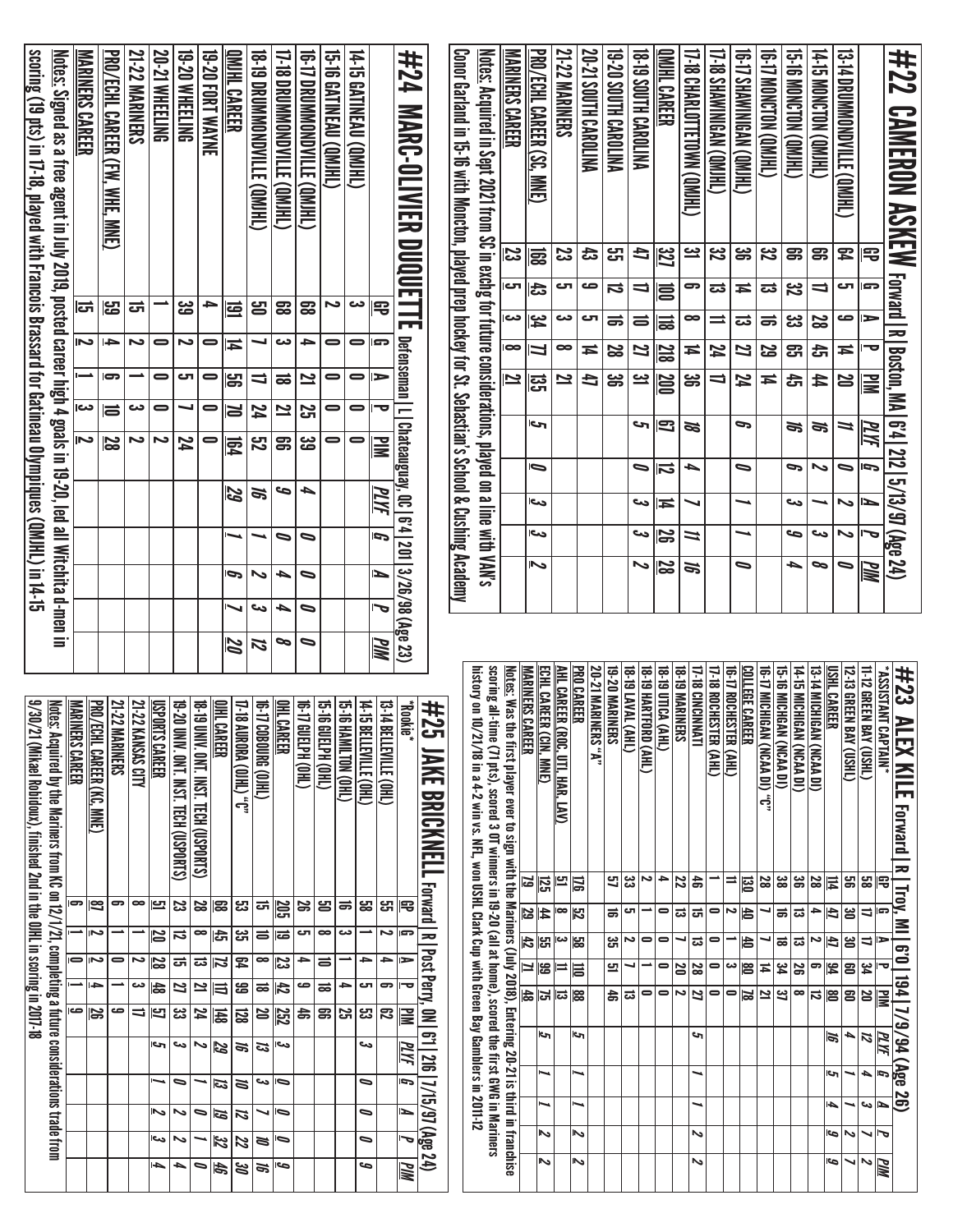| from 2010-20, WCHA All-Academic in 2017-18, played 20-21 in Maceu (SPHL) w/Andrew Romano | this past season, named to FSU "All-December 2019, leading all program D-men in goals | pandemic, Captain FSU in 2019-20, wore an "A" in 2008-19, 2nd on the team in scoring (16 pts in 35 games) | <u>Notes:</u> Signed with Mariners out of Ferris State University 3/5/20 and played 3 games for MNE before | <b>MARINERS CAREER</b>   | PRO/ECHL CAREER (MNF. RC) | <b>21-22 MARINERS</b> | <b>20-21 MACDN (SPHL)</b> | 20-21 RAPID CITY | <b>19-20 MARINERS</b> | <b>COLLEGE CAREER</b> | 19-20 FERRIS STATE (NCAA DI) "C" | 18-19 FERRIS STATE (NCAA DI) "A" | 17-18 EERRIS STATE (NCAA DI) | <b>10-17 HERRIS STATE (NORA DI)</b> | <b>USHL CAREER</b> | tp.muskeshCon.com | <b>FROOKie</b> | <b>#26 NATE KALLEN</b> Defensenan   R   San Diego, CA   671   192   11/5/97 (Age 23) |
|------------------------------------------------------------------------------------------|---------------------------------------------------------------------------------------|-----------------------------------------------------------------------------------------------------------|------------------------------------------------------------------------------------------------------------|--------------------------|---------------------------|-----------------------|---------------------------|------------------|-----------------------|-----------------------|----------------------------------|----------------------------------|------------------------------|-------------------------------------|--------------------|-------------------|----------------|--------------------------------------------------------------------------------------|
|                                                                                          |                                                                                       |                                                                                                           |                                                                                                            | ಹ                        |                           | $\equiv$              | Σ,                        | 5                | دے                    | 磊                     | یب<br>ان                         | ఴౢ                               | జ                            | یے                                  | සු                 | <mark>ය</mark>    | 雩              |                                                                                      |
|                                                                                          |                                                                                       |                                                                                                           |                                                                                                            |                          |                           |                       | ∼                         |                  |                       | N                     | 5                                |                                  | ص                            |                                     | دے                 | دے                | ā              |                                                                                      |
|                                                                                          |                                                                                       |                                                                                                           |                                                                                                            | دے                       | دے                        | دت                    | ದ                         |                  |                       | 44                    | $\equiv$                         | $\overline{\phantom{0}}$         | ವ                            | లా                                  | Ħ                  | Ħ                 |                |                                                                                      |
|                                                                                          |                                                                                       |                                                                                                           |                                                                                                            | $\overline{\phantom{a}}$ |                           | -                     | ಹ                         | 0                |                       | ይ                     | ಕ                                | 74                               | $\equiv$                     |                                     | $\Rightarrow$      | $\Rightarrow$     |                |                                                                                      |
|                                                                                          |                                                                                       |                                                                                                           |                                                                                                            | ౚ                        | 5                         | ٠                     | ವ                         |                  | N                     | 4                     | ಹ                                | 5                                | ∞                            | ∞                                   | œ                  | ∞                 | ≧              |                                                                                      |
|                                                                                          |                                                                                       |                                                                                                           |                                                                                                            |                          |                           |                       | ▲                         |                  |                       |                       |                                  |                                  |                              |                                     |                    |                   | PLYF           |                                                                                      |
|                                                                                          |                                                                                       |                                                                                                           |                                                                                                            |                          |                           |                       | 0                         |                  |                       |                       |                                  |                                  |                              |                                     |                    |                   | Ī.             |                                                                                      |
|                                                                                          |                                                                                       |                                                                                                           |                                                                                                            |                          |                           |                       |                           |                  |                       |                       |                                  |                                  |                              |                                     |                    |                   | N              |                                                                                      |
|                                                                                          |                                                                                       |                                                                                                           |                                                                                                            |                          |                           |                       |                           |                  |                       |                       |                                  |                                  |                              |                                     |                    |                   |                |                                                                                      |
|                                                                                          |                                                                                       |                                                                                                           |                                                                                                            |                          |                           |                       | $\overline{\phantom{0}}$  |                  |                       |                       |                                  |                                  |                              |                                     |                    |                   | WМ             |                                                                                      |

| \$2\$ CONNOR DOHLENTY Defenseman LI Holden, MA 16'2 194 14/12/93 (Age 28)                                |                         |                      |                          |                         |            |    |        |   |                     |    |
|----------------------------------------------------------------------------------------------------------|-------------------------|----------------------|--------------------------|-------------------------|------------|----|--------|---|---------------------|----|
| "NNJ4V).                                                                                                 | 宅                       | Ģ                    | $\Rightarrow$            | Ō                       | ≧          | MИ | b<br>a | ≃ | $\bar{\phantom{a}}$ | WМ |
| 11-12 BOSTON JR. BRUINS (FIHL)                                                                           | ಜ                       | ∸                    | ≖                        | ಹ                       | ສ          |    |        |   | ∾                   |    |
| 12-53 BOSLOM BRONNS (E)HU)                                                                               | ದ                       |                      | ى                        | ನ                       | ಹ          |    | 0      |   |                     | ▵  |
| 13-14 BOSTON (USPHL Premier)                                                                             | 42                      | دے                   | ದ                        | N                       | ౩          | G  |        | ┶ |                     | P  |
| <b>14-1: SACRED HEARL OCAA DI)</b>                                                                       | జ                       | دے                   | ای                       | œ                       | 合          |    |        |   |                     |    |
| 15-16 SACRED HEART (NCAA DI)                                                                             | ఴ                       | →                    | 5                        | 5                       | පු         |    |        |   |                     |    |
| 16-17 SACRED HENRI (NCAN OI), "A"                                                                        | $\overline{\mathbf{z}}$ | 0                    | دے                       | دى                      | <u>ين</u>  |    |        |   |                     |    |
| COLLEGE CAREER                                                                                           | සි                      |                      | Ħ                        | Ľ                       | 钧          |    |        |   |                     |    |
| 17-18 WORCESTER                                                                                          | ð                       |                      | →                        | ى                       | සි         | حہ | 0      |   |                     | P  |
| <b>18-19 WORCESTER</b>                                                                                   | <u>بي</u>               |                      | ∞                        | صه                      | ຘ          |    |        |   |                     |    |
| 19-20 WORCESTER                                                                                          | <u>س</u>                | 0                    | $\equiv$                 | $\equiv$                | ළ          |    |        |   |                     |    |
| 20-21 KANSAS CITY                                                                                        | ð                       |                      | دى                       | →                       | 42         |    |        |   |                     |    |
| <b>21-22 MARINERS "C"</b>                                                                                | 22                      | 0                    | ┙                        |                         | یب<br>آگ   |    |        |   |                     |    |
| PRO/ECHL CAREER (WOR, KC, MNE)                                                                           | 205                     | ಹ                    | ಜ                        | $\overline{\mathbf{g}}$ | <u>272</u> |    |        |   |                     |    |
| <b>MARINERS CAREER</b>                                                                                   | 22                      | $\overline{\bullet}$ | $\overline{\phantom{a}}$ |                         | ಜ          |    |        |   |                     |    |
| <u>Notes:</u> Acquired by the Mariners in July 2021 from WOR in exchg for future considerations, won the |                         |                      |                          |                         |            |    |        |   |                     |    |
| 2019-20 ECHL Community Service Award                                                                     |                         |                      |                          |                         |            |    |        |   |                     |    |

| tolowing (117 x ollowers on De, 24.1 x subscribers on YouTube), aid a podcasst with Tralmaks at U Maine | sesson (Tralmaks, Robinins, Greenway), trafted in 2015 R7 #192 overall by FLA, has large social media | <u>Notes:</u> Signed with Mariners changes alum to suit up the 4th UMaine alum to suit up for the Mariners this | <b>PRO/ECHL/MARINERS CAREER</b> | <b>21-22 MARINERS</b> | COLLEGE CAREER | 19-20 UNIVERSITY OF MAINE (NCAA DI) | 18 - 19 NIVERISTY DE MAINE (NCAA DI) | 17-18 DNNERSITY OF MAINE (NCAA DI) | 16-17 UNIVERSITY OF MANNE (NCAA DI) | 15-16 BOSTON JR. BRUINS 180 (USPHL)<br>= | 15-16 MINATI UNION ACADEMY (Prep) | 14-tp 80210N SRONNS 1800 (USPHL) | 14-51 NIMBALL ONION ACADEMY (Area) | 13.14 CAPE COD WHALERS 160 (MHSL) | <b>Rookie</b> *         | #27 PATRICK SHEA revall a rational malion and 13725/25/2012 (Age 24) |
|---------------------------------------------------------------------------------------------------------|-------------------------------------------------------------------------------------------------------|-----------------------------------------------------------------------------------------------------------------|---------------------------------|-----------------------|----------------|-------------------------------------|--------------------------------------|------------------------------------|-------------------------------------|------------------------------------------|-----------------------------------|----------------------------------|------------------------------------|-----------------------------------|-------------------------|----------------------------------------------------------------------|
|                                                                                                         |                                                                                                       |                                                                                                                 |                                 |                       | ឌូ             | <u>یع</u>                           | دى<br>آل                             | జ                                  | ట                                   |                                          | دە<br>س                           | =                                | دى<br>د                            |                                   | 雩                       |                                                                      |
|                                                                                                         |                                                                                                       |                                                                                                                 | دى                              |                       |                | 5                                   | ≏                                    | cл                                 | cл                                  | ౚ                                        | ಜ                                 | రా                               | ಹ                                  | ౼                                 | G                       |                                                                      |
|                                                                                                         |                                                                                                       |                                                                                                                 |                                 |                       | ي<br>ح         | 与                                   | $\equiv$                             | حه                                 | $\equiv$                            | ده                                       | đ                                 |                                  | N                                  | ∞                                 | $\Rightarrow$           |                                                                      |
|                                                                                                         |                                                                                                       |                                                                                                                 | $\rightarrow$                   |                       | <u>بہ</u>      | ಕ                                   | Ħ                                    | ≖                                  | ಕ                                   | ದ                                        | <u>ו</u>                          | ದ                                | ಜ                                  | Ħ                                 | ᅮ                       |                                                                      |
|                                                                                                         |                                                                                                       |                                                                                                                 | ص                               | صه                    | န္မ            | ಕ                                   | 42                                   | ಜ                                  | ದ                                   | ഋ                                        |                                   | 20                               |                                    | N                                 | $\overline{\mathbf{u}}$ |                                                                      |
|                                                                                                         |                                                                                                       |                                                                                                                 |                                 |                       |                |                                     |                                      |                                    |                                     |                                          |                                   |                                  |                                    |                                   | MИ                      |                                                                      |
|                                                                                                         |                                                                                                       |                                                                                                                 |                                 |                       |                |                                     |                                      |                                    |                                     |                                          |                                   |                                  |                                    |                                   | $\overline{5}$          |                                                                      |
|                                                                                                         |                                                                                                       |                                                                                                                 |                                 |                       |                |                                     |                                      |                                    |                                     |                                          |                                   |                                  |                                    |                                   | N                       |                                                                      |
|                                                                                                         |                                                                                                       |                                                                                                                 |                                 |                       |                |                                     |                                      |                                    |                                     |                                          |                                   |                                  |                                    |                                   |                         |                                                                      |
|                                                                                                         |                                                                                                       |                                                                                                                 |                                 |                       |                |                                     |                                      |                                    |                                     |                                          |                                   |                                  |                                    |                                   | МM                      |                                                                      |

| #29 PASCAL LABERGE relearn research LABERGE release                                                             |                          |    |    |           |          |                               |    |    |                     |     |
|-----------------------------------------------------------------------------------------------------------------|--------------------------|----|----|-----------|----------|-------------------------------|----|----|---------------------|-----|
|                                                                                                                 | 공                        | s  | ⋗  |           | ĬΜ       | 188   4/9/98 (Age 23)<br>PLYF | G  | ►  | $\bar{\phantom{a}}$ | PIM |
| 14-15 GATINEAU (QMHL)                                                                                           | န္တ                      | ≏  | 5  | $\equiv$  | 4        |                               |    |    |                     |     |
| 14-15 VICTORIAVILLE (OMJHL)                                                                                     | یے                       | 5  | ದ  | 2         | 74       | N                             | ∍  | ∍  | ธ                   | ▵   |
| 15-16 VICTORIAVILIE (QMJHL)                                                                                     | ട്ട                      | ಜ  | đ  | జై        | 54       | حہ                            | دے | N  | حہ                  | c,  |
| 16-17 VICTORIAVILLE (QMJHL)                                                                                     | å                        | ನ  | N  | <u>ین</u> | یب<br>ات | ▲                             | N  | ∍  | N                   |     |
| 17-18 VICTORIAVILLE (QMJHL)                                                                                     | <u>يە</u>                | 5  | Ħ  | 20        | ین<br>4  |                               |    |    |                     |     |
| T-18 QUEBEC (QMHL)                                                                                              | دے<br>دے                 | ⋍  | ಹ  | 2         | دى<br>ئ  |                               | N  | دە | s                   | ă   |
| QMJHL CAREER                                                                                                    | 224                      | 閃  | 冨  | 딣         | 184      | 70                            |    | حا | Z                   | 74  |
| <b>17-18 LEHIGH VALLEY (AHL)</b>                                                                                | Z                        | 0  |    |           |          |                               |    |    |                     |     |
| <b>18-19 LEHIGH VALLEY (AHL)</b>                                                                                | ದ                        | ౮  |    | 5         | Ħ        |                               |    |    |                     |     |
| 19-20 LEHIGH VALLEY (AHL)                                                                                       | ಜ                        |    | دى | ᇹ         | Ħ        |                               |    |    |                     |     |
| 19-20 READING (ECHL)                                                                                            | 74                       | 5  | 5  | ನ         | ∞        |                               |    |    |                     |     |
| 20-21 LEHIGH VALLEY (AHL)                                                                                       | ≍                        | دے |    | ≏         | N        |                               |    |    |                     |     |
| <b>21-22 MARINERS</b>                                                                                           |                          |    | ನ  | ಹ         | ಹ        |                               |    |    |                     |     |
| PRO CAREER                                                                                                      | 94                       | 29 | 72 | မြိ       | 5        |                               |    |    |                     |     |
| AHL CAREER (LHV)                                                                                                | 54                       | ದ  | ال | 20        | ఴ        |                               |    |    |                     |     |
| <b>ECHI CARER (REA, MNE)</b>                                                                                    | 15                       | ದ  | ಹ  | <u>س</u>  | 27       |                               |    |    |                     |     |
| MARINERS CAREER                                                                                                 | $\overline{\phantom{0}}$ |    | И  | ಡ         | ಹ        |                               |    |    |                     |     |
| <u>Notes:</u> Signed with Mariners in Aug. 21, entire pro career had been in Flyers org, drafted in 2016 R2 #36 |                          |    |    |           |          |                               |    |    |                     |     |
| overall by Flyers, selected 2nd overall by Gatineau in 2014 QMJHL Draft                                         |                          |    |    |           |          |                               |    |    |                     |     |